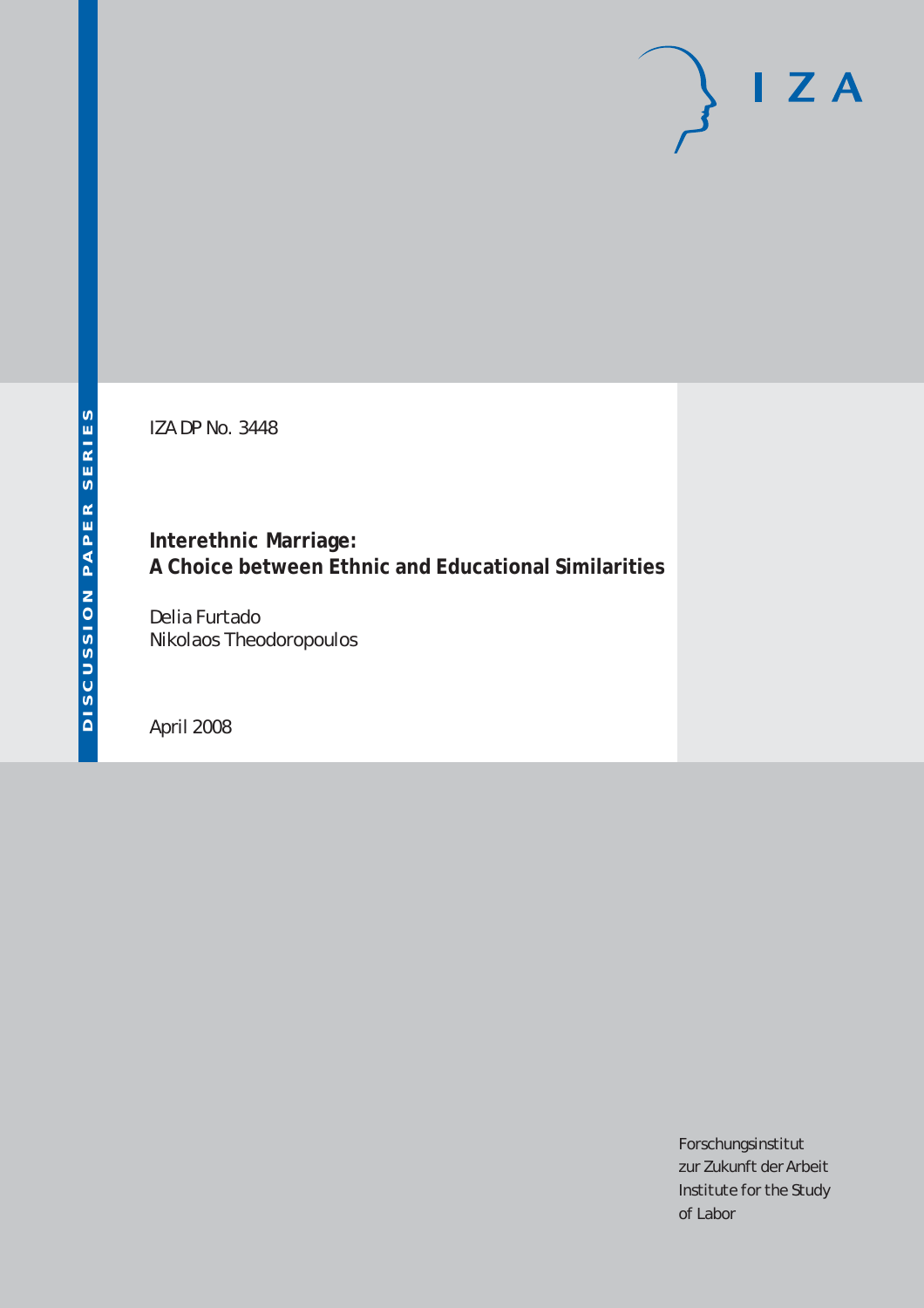# **Interethnic Marriage: A Choice between Ethnic and Educational Similarities**

# **Delia Furtado**

*University of Connecticut and IZA* 

# **Nikolaos Theodoropoulos**

*University of Cyprus and CReAM, UCL* 

Discussion Paper No. 3448 April 2008

IZA

P.O. Box 7240 53072 Bonn Germany

Phone: +49-228-3894-0 Fax: +49-228-3894-180 E-mail: [iza@iza.org](mailto:iza@iza.org)

Any opinions expressed here are those of the author(s) and not those of IZA. Research published in this series may include views on policy, but the institute itself takes no institutional policy positions.

The Institute for the Study of Labor (IZA) in Bonn is a local and virtual international research center and a place of communication between science, politics and business. IZA is an independent nonprofit organization supported by Deutsche Post World Net. The center is associated with the University of Bonn and offers a stimulating research environment through its international network, workshops and conferences, data service, project support, research visits and doctoral program. IZA engages in (i) original and internationally competitive research in all fields of labor economics, (ii) development of policy concepts, and (iii) dissemination of research results and concepts to the interested public.

IZA Discussion Papers often represent preliminary work and are circulated to encourage discussion. Citation of such a paper should account for its provisional character. A revised version may be available directly from the author.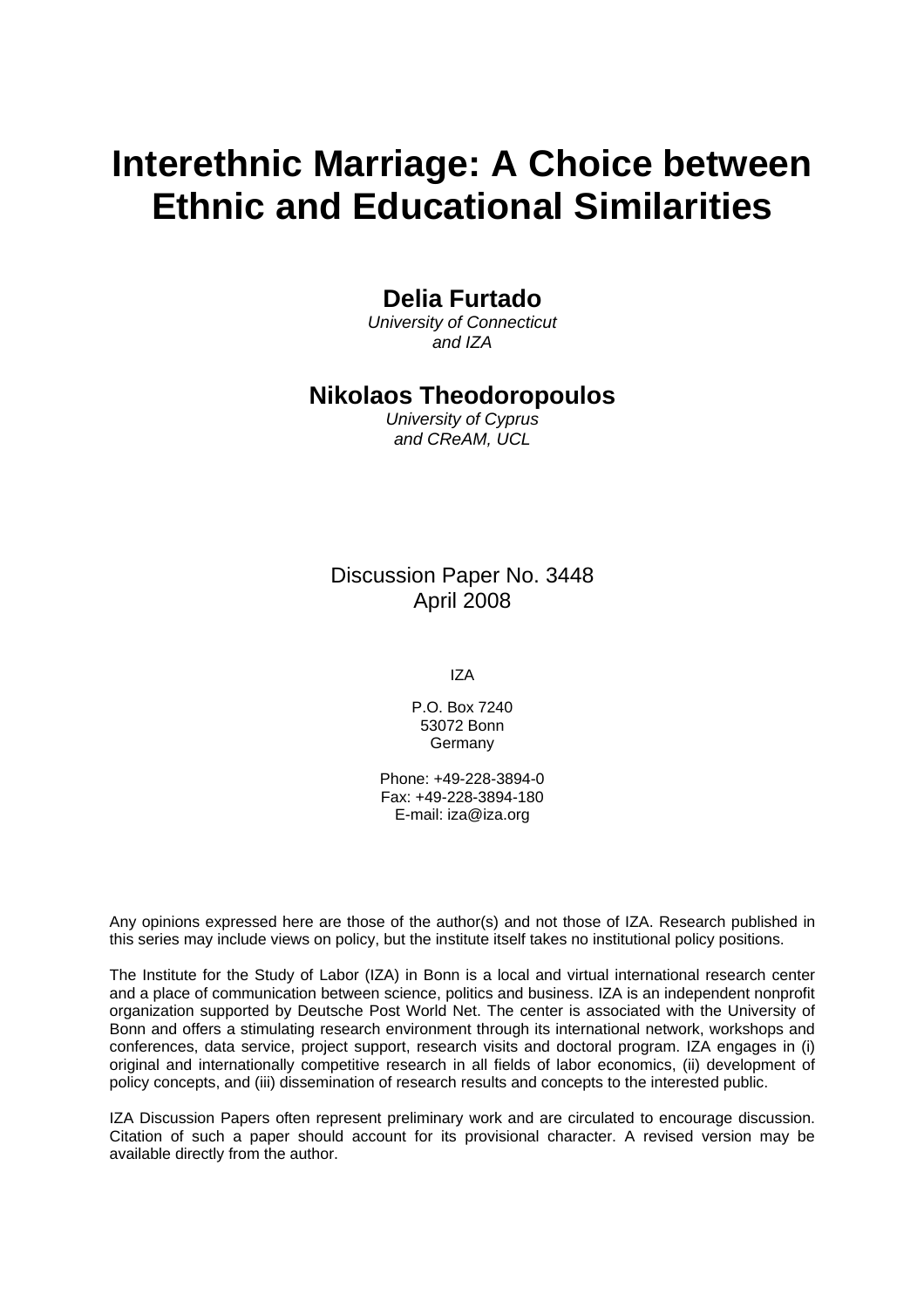IZA Discussion Paper No. 3448 April 2008

# **ABSTRACT**

# **Interethnic Marriage: A Choice between Ethnic and Educational Similarities[\\*](#page-2-0)**

This paper examines the effects of education on intermarriage, and specifically whether the mechanisms through which education affects intermarriage differ by immigrant generation, age at arrival, and race. We consider three main paths through which education affects marriage choice. First, educated people may be better able to adapt to different cultures making them more likely to marry outside of their ethnicity (cultural adaptability effect). Second, because the educated are less likely to reside in ethnic enclaves, meeting potential spouses of the same ethnicity may be difficult (enclave effect). Lastly, if spouse-searchers value similarities in education as well as similarities in ethnicity, then the effect of education will depend on the availability of same-ethnicity potential spouses with a similar level of education (assortative matching effect). Using data from the 2000 U.S. Census, we find that controlling for the enclave effect, there is empirical evidence for both the cultural adaptability and assortative matching effects. Our estimates also suggest that assortative matching is relatively more important for the native born rather than the foreign born, for the foreign born that arrived young rather than old, and for Asians rather than Hispanics. We provide additional evidence suggestive of our hypotheses and discuss policy implications.

JEL Classification: J12, I21, J61

Keywords: ethnic intermarriage, education, immigration

Corresponding author:

 $\overline{a}$ 

Delia Furtado Department of Economics University of Connecticut 341 Mansfield Road Unit 1063 Storrs, CT 06269-1063 USA E-mail: [Delia.Furtado@uconn.edu](mailto:Delia.Furtado@uconn.edu)

<span id="page-2-0"></span><sup>\*</sup> The authors gratefully acknowledge comments and suggestions provided by Yoo-Mi Chin, S. Djajic, Andrew Foster, Rachel Friedberg, Kaivan Munshi, Irina Paley, Shannon Seitz, Almudena Sevilla-Sanz, Stephen Trejo, Myeong-Su Yun, and the participants in the University of Connecticut's Brown Bag Workshop. The usual caveat applies.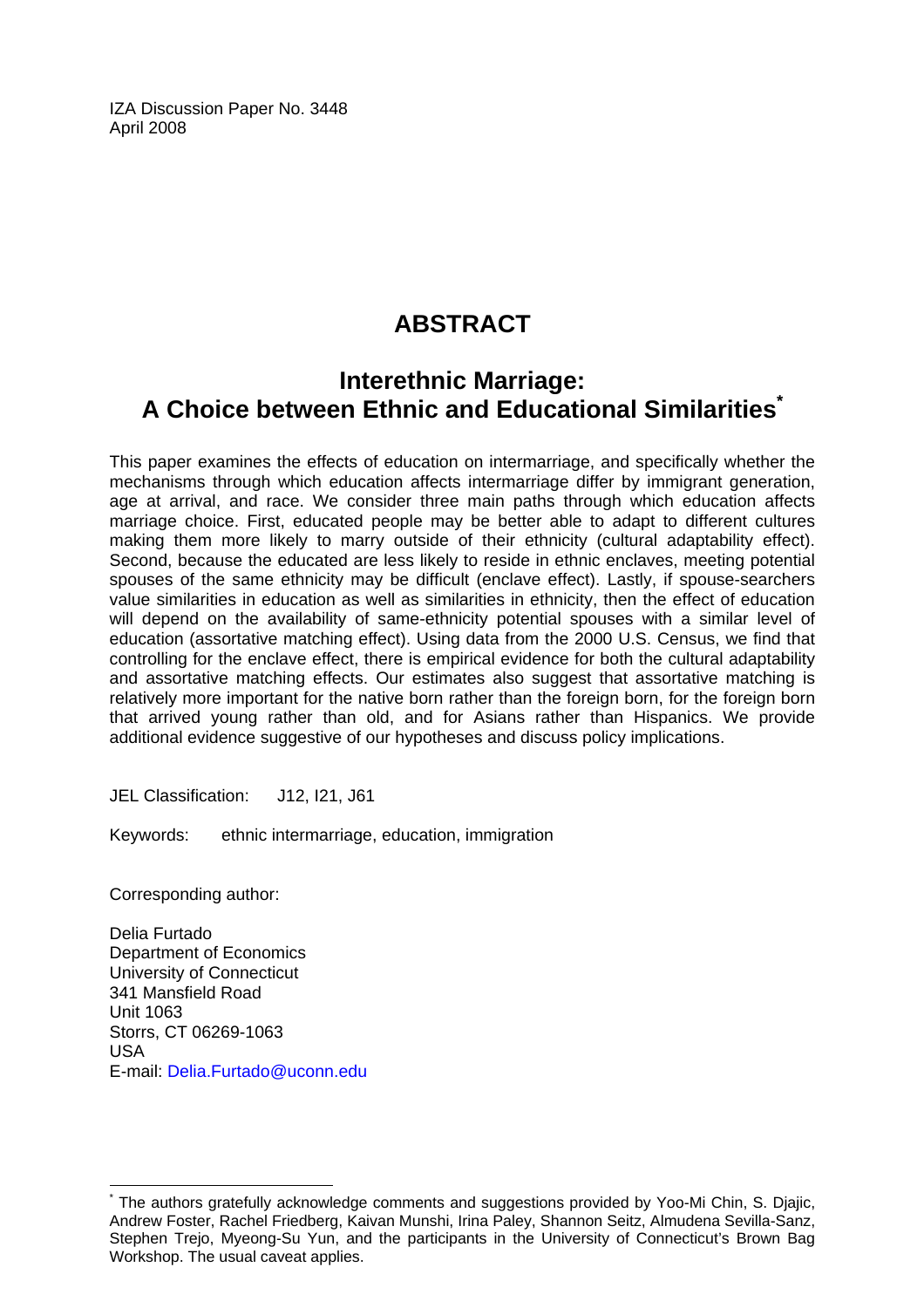# **1 Introduction**

There is a large literature on whether immigrants in the U.S. today are assimilating at the same speed and through the same processes as immigrants in the past. Much of this literature either directly or implicitly points to the importance of social integration in their economic assimilation. Because the racial and educational composition of the latest wave of immigration differs so much from the native population, an important question is whether this social integration is becoming more difficult.

Traditionally, social scientists have measured social integration using residential segregation (Duncan and Lieberson, 1959 and Peach, 2005). However, a growing number of papers consider a different measure of social integration: *interethnic marriage*. That is, marriage to a person belonging to a different ethnic group.

In a series of papers, Borjas (1992, 1995, 1998 and 2006) shows theoretically and empirically how ethnic capital, measured by the average skill level in an ethnic group, affects the productivity of workers in the next generation. He finds that although part of the human capital externality generated by this ethnic capital is simply a proxy for the average human capital in the neighborhoods in which the children of immigrants grow up, ethnic capital also has its own independent effect (Borjas, 1995). Children growing up in the same neighborhood may have different outcomes depending on their ethnic group simply because they are more exposed to people who share their ethnic background.

As suggested by Borjas' work, immigrants choose with whom to associate. Since these choices potentially depend on their levels of human capital, it is important to examine how education affects ethnic attachment. If, for example, immigrants with high education levels do not associate with co-ethnics, then they will not be affected by the ethnic externality and their human capital will not contribute to the externality. We show in this paper that the relationship between education and ethnic attachment also depends on the average skill level of a person's ethnic group as well as his nativity, age at arrival, and race.

We determine a person's ethnic attachment by looking at whom he decides to marry. Certainly, inhabitants of ethnic enclaves have many fellow ethnics in their social circles and so are more likely to marry someone with the same ancestry even just by chance. At the same time, the ethnic preferences of people living far from an enclave yet remaining closely attached to their ethnic groups, can still be captured by their marriage to someone of the same ethnicity.<sup>1</sup> In fact, because communication and transportation costs have decreased so much in the past century, the ethnic composition of one's neighborhood may have become relatively less important in predicting the ethnic composition of one's social circle. Surely, marriage to someone with the same country of origin remains an important measure of ethnic attachment since it is not only a result of having many fellow ethnics in one's social circle, but also a cause. In fact, intermarriage has been referred to as the "final step" in the immigrant assimilation process (Gordon, 1964).

 $\overline{a}$ 

<sup>&</sup>lt;sup>1</sup> We use the words ethnicity and ancestry interchangeably throughout the paper.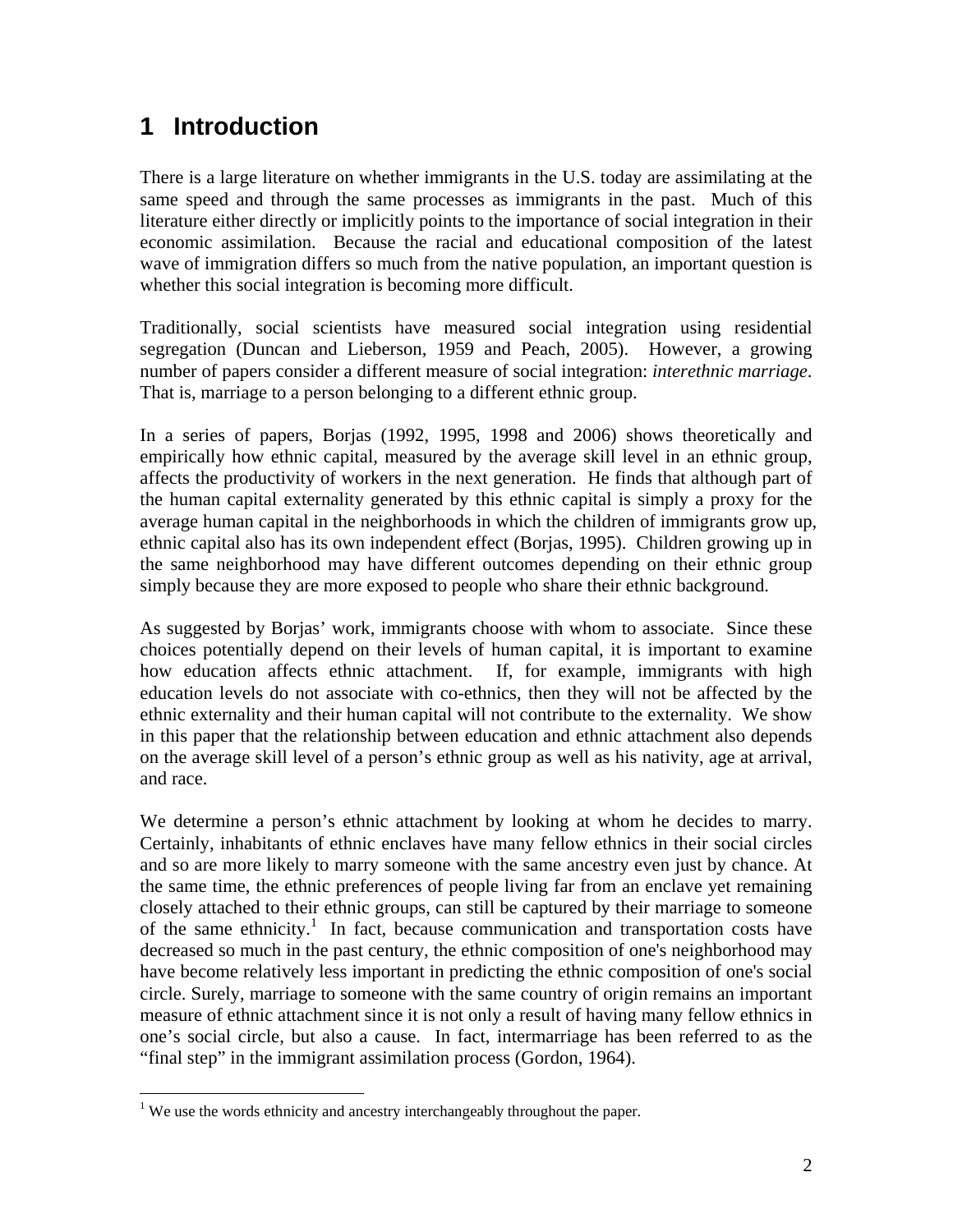Ethnic intermarriage has long been studied by sociologists, $2$  but a growing number of economists have also started considering its causes and consequences. Bisin and Verdier (2000) present a theoretical analysis of the role of an ethnic group's share of the population on intermarriage decisions, while Bisin *et al.* (2004) empirically test hypotheses from that analysis using data on religious intermarriages. Furtado (2006) examines the mechanisms through which education affects intermarriage. Celikaksoy *et al.* (2006) analyze the importance of assortative matching on education in marriage choices of immigrants in Denmark. Meng and Gregory's (2005) paper on the causal effects of intermarriage on earnings of immigrants in Australia led to similar analyses for the U.S. (Kantarevic, 2005) and France (Meng and Meurs, 2006). Using various identification strategies, Furtado (2007), van Ours and Veenman (2007) and Skyt Nielsen *et al*. (2007) examine the effects of intermarriage on education levels of immigrants or their children in the U.S., in the Netherlands, and in Denmark, respectively. Using German survey data, Dustmann (1996) finds that marriage to a native increases social assimilation as measured by feelings of national identity. Duncan and Trejo (2006), uses the negative relationship between human capital and intermarriage rates for Mexican Americans along with the finding that children with intermarried parents are less likely to be identified as Mexican to suggest that observed measures of intergenerational progress for Mexican Americans may be biased. Card *et al*. (2000) use intermarriage rates as a measure of intergenerational assimilation rates of immigrants. Angrist (2002) uses changes in immigration policy in the U.S. as a source of exogenous variation to explain ethnic endogamy rates of second-generation immigrants in the U.S.

Wong (2003) examines three competing explanations (*mating taboo*, *individual differences in endowments* and *limited opportunities for courtship* between blacks and whites) for the low intermarriage rates between blacks and whites in the U.S. She finds that the main contributor to the low intermarriage rate between blacks and whites is the mating taboo. Similarly, Furtado (2006) proposes three mechanisms through which education could affect intermarriage. These are: a) *the cultural adaptability effect*, b) *the enclave effect* and c) *the assortative matching effect*. The cultural adaptability effect suggests that educated people are better able to adapt to different customs and cultures. Since immigrants with more human capital have a better "technology" for adapting to the host society, they are more likely to marry natives. The enclave effect suggests that educated immigrants are more likely to move out of their ethnic enclaves because, for example, they have larger geographic labor markets. They are, therefore, less likely to meet potential spouses of their own ethnicity and so, naturally, they are less likely to marry them. Lastly, the assortative matching effect posits that marriage surplus increases when education levels of husband and wife are similar. This implies that given a costly search process, educated immigrants may be willing to substitute similarities in ethnicity for similarities in education.

 $\overline{a}$ 

<sup>2</sup> See among others, Kalmijn (1991, 1993, 1998); Lewis and Oppenheimer (2000); Lichter *et al*. (1992); Lichter *et al*. (2007), Lieberson and Waters (1988); Qian (1997, 1999); Qian and Lichter (2001, 2007); Qian *et al*. (2001).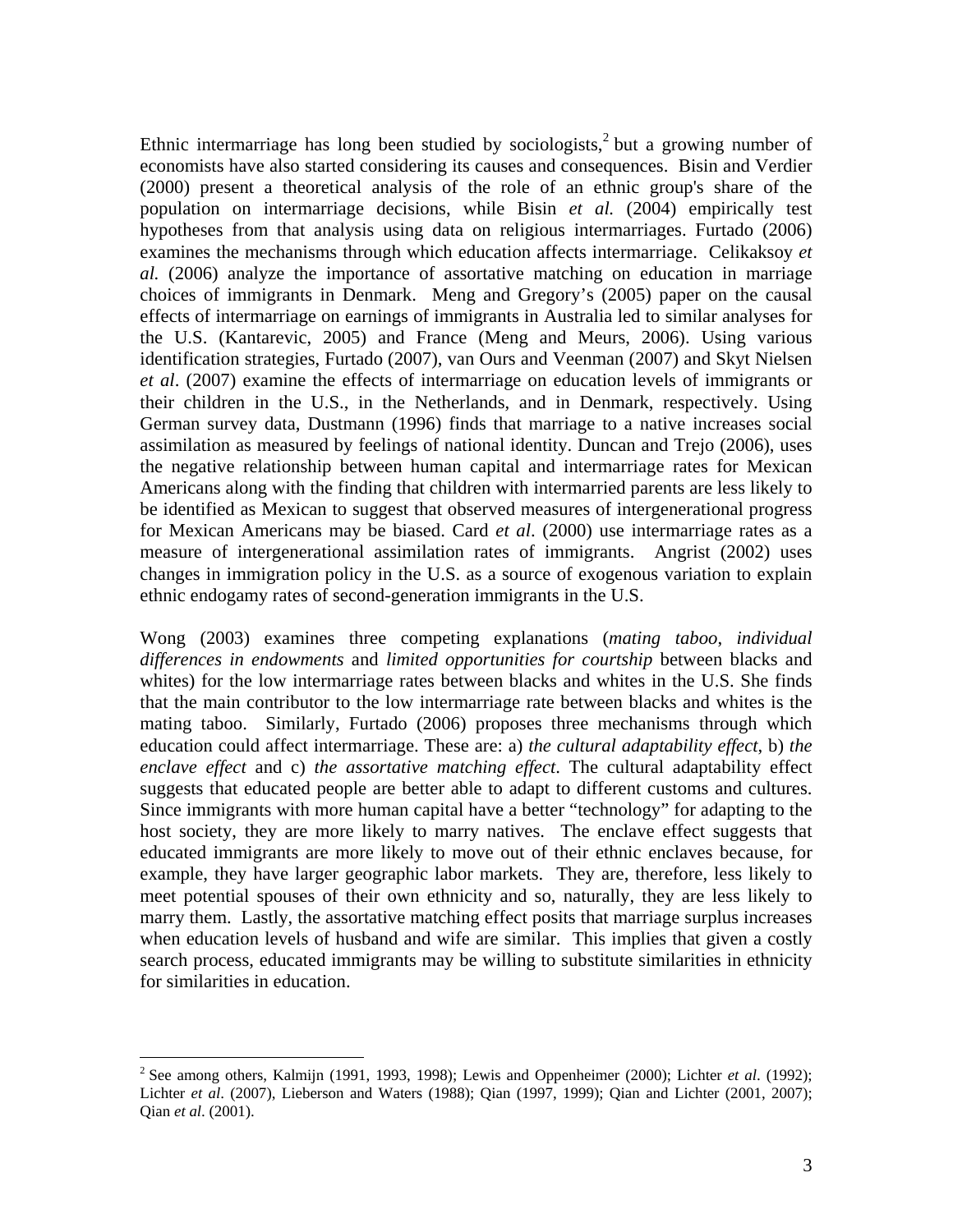Using 1970 U.S. Census data, Furtado (2006) finds that controlling for the enclave effect, assortative matching is more important than cultural adaptability in explaining marriage choices of second-generation immigrants. This conclusion may not be applicable today because the composition of immigrants has since changed so dramatically. First, immigrants and their children make up a larger proportion of the U.S. population. In 1970, 16.5 percent of the population was either foreign born or had at least one foreign born parent while in 2000, the figure increased to 20.4 percent. In 1980, the proportion foreign born was 6.2 percent, but grew to 10.4 percent by 2000, the highest proportion since 1930 (Schmidley, 2001). A continuously replenished supply of potential sameethnicity spouses could certainly affect marriage decisions.

Moreover, newer cohorts of immigrants have very different levels of education than natives. Although they are just as likely as natives to have a bachelor's degree or above, immigrants are much less likely to have a high school diploma and are significantly less likely to have graduated the 9th grade (Larsen, 2004). Also, immigrants today have a very different racial composition. In 1970, the great majority of immigrants were from Europe. Today, while a little over half of the foreign born are from Latin America and a quarter are Asian (Larsen, 2004), only about 12.5 percent of the U.S. population is Hispanic and 3.6 percent is Asian (Grieco and Cassidy, 2001).

A direct comparison between second-generation immigrants in 1970 and 2000 is not possible because 1970 was the last year the Census asked for parents' country of birth. However, this paper first tests whether the conclusions drawn for second-generation immigrants in 1970 (Furtado, 2006) apply to all people that list at least one ancestry in the 2000 Census. Next, we examine how assimilation affects the relationship between education and intermarriage decisions by, first, running the analysis separately on the native-born and foreign born. Then, for the foreign born, we look at how age at migration affects marriage decisions. This paper also adds race to the study of intermarriage. Even though they are becoming more frequent, interracial marriages are still relatively rare. Preferences for marriage within one's race may change the relative importance of the cultural adaptability and assortative matching effects.

Using the 2000 U.S. Census, we find that even after controlling for the enclave effect, there is evidence for both the cultural adaptability and assortative matching effects. As one may expect, the cultural adaptability effect is relatively more important for the foreign born than for the native-born. Assortative matching is relatively more important for immigrants that are less attached to the U.S., as measured by their age at arrival. There are also significant differences by race in the relative importance of education in endogamy. More specifically, assortative matching plays a greater role in the marriage decisions of Asians than of Hispanics, at least for the foreign born. These results are consistent with the hypothesis that relative to low education racial groups, groups that place a high value on education tend to prefer similarities in education with their spouses over similarities in ethnicity.

The remainder of the paper is organized as follows. Section 2 provides a theoretical background and explains the empirical strategy. The subsequent section presents the data and highlights some descriptive statistics. Section 4 discusses the empirical results.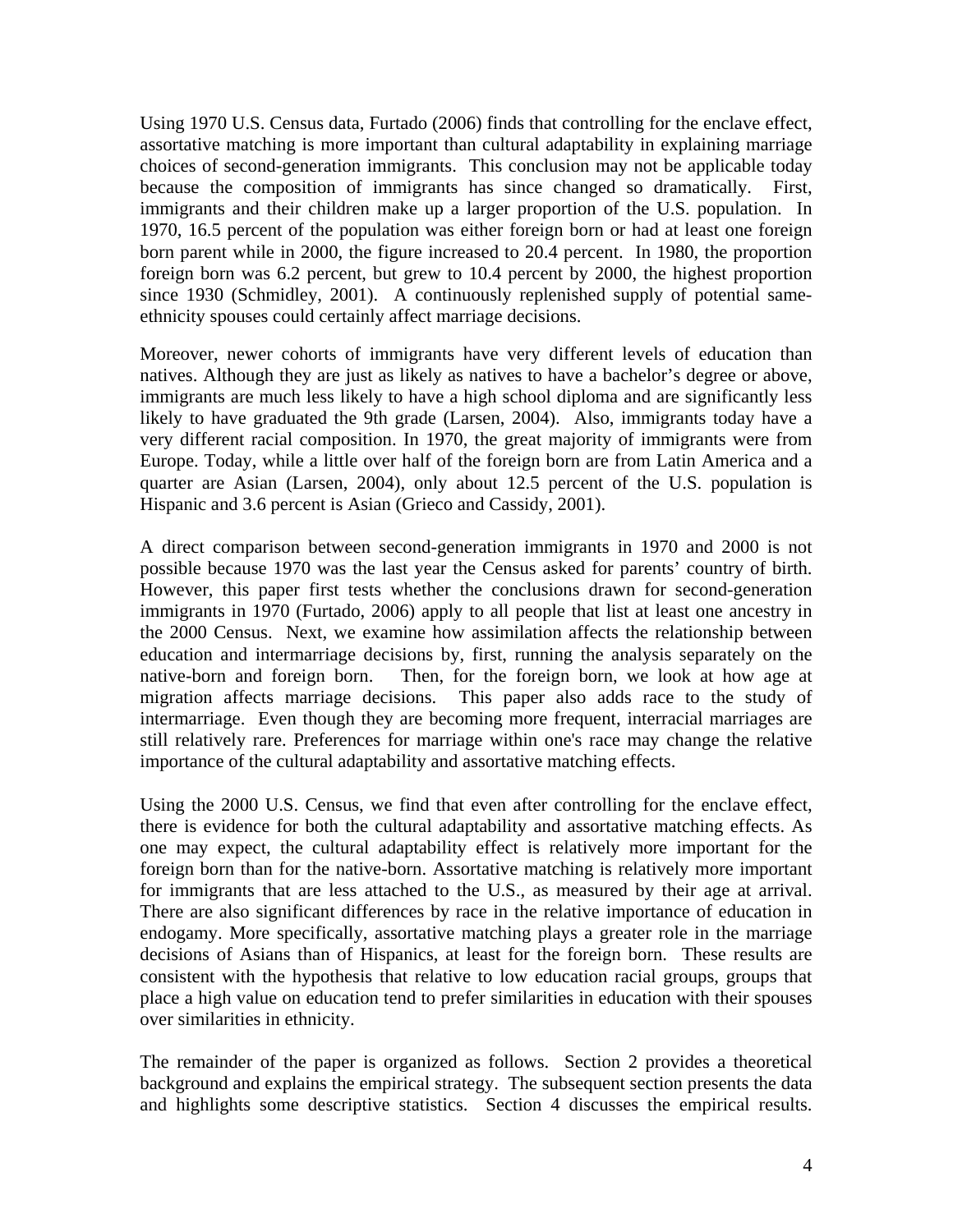Section 5 provides a robustness check by employing an alternative approach for arriving at the same conclusions. Section 6 concludes, provides policy implications, and suggests avenues for future research.

# **2 Theoretical Background and Methods**

Since Becker (1973), economists have thought about marriage market participants matching on characteristics that are complements in household production. Becker cites education and ethnic origin as examples of such complementary traits. Lam (1988) extends this analysis by considering the joint consumption of household public goods as an explanation for assortative matching. Since demands for many household public goods depend on ethnicity as well as education, Lam's analysis also implies that marriage market participants should match on these traits.<sup>3</sup> Since spouse search is costly, however, optimal matches do not always occur. We use this basic framework in describing three possible mechanisms through which education affects marriage choice: the cultural adaptability effect, the enclave effect, and the assortative matching effect.

We start by assuming that, all else equal, people prefer to match with someone who shares a similar culture. As in Lazear (1999), we think of culture as a "notion of shared values, beliefs, expectations, customs, jargon, and rituals". The cultural adaptability effect suggests that educated people are better able to adapt to different customs or to communicate their potentially different expectations and beliefs to their spouses. Because of this better "technology" for adapting to a different culture, they become more likely to marry outside of their ethnic group. Thus, by the cultural adaptability effect, regardless of their ethnic group, more education decreases the probability of marrying within ethnicity.

The enclave effect suggests that the educated are less likely to live in ethnic enclaves because, for example, they have larger geographic labor markets (Bartel, 1989). If there are fewer co-ethnics within close geographic proximity, the probability of encountering an acceptable same-ethnicity spouse purely by random chance decreases and thus the costs of meeting someone with the same ethnic background increases. This could be a reason why the educated are less likely to marry endogamously. By the enclave effect, an increase in education results in moving away from ethnic enclaves. When the proportion of same-ethnicity potential spouses living within close geographic proximity decreases, the costs associated with finding a same ethnicity spouse increases. We capture this idea in the empirical specification by controlling for the size of a person's ethnic group living within close geographic proximity.

Lastly, consistent with both the Becker (1973) and Lam (1988) theories of marriage, the assortative matching effect posits that marriage surplus increases when education levels

 $\overline{a}$ 

 $3$  For example, demand for family vacations to the homeland will certainly be affected by ancestry. Also, demand for visits to museums or even 'intellectual conversations" could be affected by education (Furtado, 2006).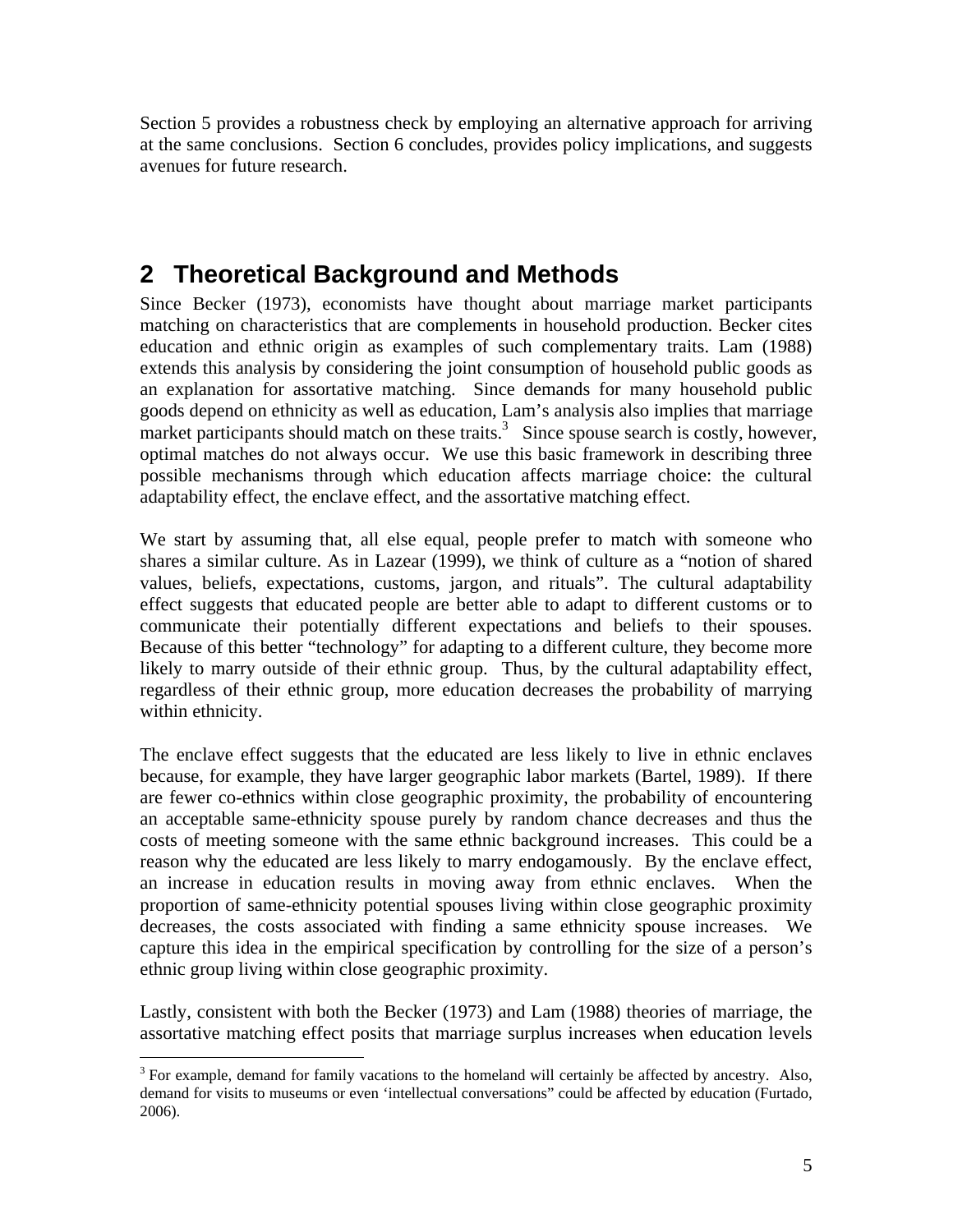of husband and wife are similar.<sup>4</sup> This implies that given a costly search process, educated immigrants may be willing to substitute similarities in ethnicity for similarities in education. By the assortative matching effect, an increase in education will lead to an increase in endogamy for people living in cities where the average education in their ethnic groups is above the average in the general population. For people in low education groups, an increase in education will lead to a decrease in endogamy.

All of these ideas are incorporated into the following linear probability model<sup>5</sup>:

$$
y_{ijk} = \beta_0 + \beta_1 h_{ijk} + \beta_2 h_{ijk} (\bar{h}_{jk} - \bar{h}_{ak}) + \beta_3 p_{jk} + \beta_4 p_{jk}^2 + \beta_5 X_{ijk} + \gamma_j + \varepsilon_{ijk}
$$

where  $y_{ijk}$  is an indicator variable equal to one if person *i* in ethnicity *j* living in geographical area *k* has an endogamous marriage and zero otherwise*.* Years of schooling is denoted *h*. Average schooling in ethnic group *j* in city *k* is denoted  $\overline{h}_{ik}$  while  $\overline{h}_{ak}$ measures the average schooling of the general population in geographical area *k*. Ethnic group size is denoted *p* while *X* is a vector of characteristics which capture tastes for marrying within ethnicity, such as age, language ability, and whether the person lives in the central part of the city. If education affects endogamy through the cultural adaptability mechanism, then we expect that  $\beta_l$  is negative. If education affects endogamy through the assortative matching mechanism, then we expect that  $\beta_2$  is positive. Although we do not have a direct measure for the enclave effect, we control for it by including *p* and its square term in the specification.

The vector of controls cannot capture all of the possible attributes correlated with both education and preferences for endogamy. For a variety of reasons, some ethnic groups may have fewer cultural differences with the average American and so it may be easier for them to share a household with an American. Also, some ethnic groups have a long history of immigration to the U.S. (for example, Mexicans) while others had a big wave of immigration at a certain time and then immigration stopped rather suddenly (for example, Italians). This history of immigration from a certain country could affect its social institutions in the U.S. Social institutions such as festivals and social clubs may make finding an acceptable ethnic spouse easier. In order to capture all of these effects, ethnic group fixed effects, denoted  $\gamma$ , are included in the model.

After evaluating the relative importance of the different mechanisms linking education to endogamy for all people that list an ancestry in the Census, we examine how the magnitudes of the effects vary for different populations. One would expect that with more attachment to the U.S., similarities in education with a potential spouse should become relatively more important than similarities in ethnic traits. Thus, running the

<u>.</u>

<sup>&</sup>lt;sup>4</sup> Alternatively, we can assume that marriage market participants always prefer more education in a spouse to less. Equilibrium sorting in the marriage market will still result in assortative matching on education and ethnicity.

 $<sup>5</sup>$  We ran all specifications in the paper using a probit model and the results were qualitatively the same.</sup>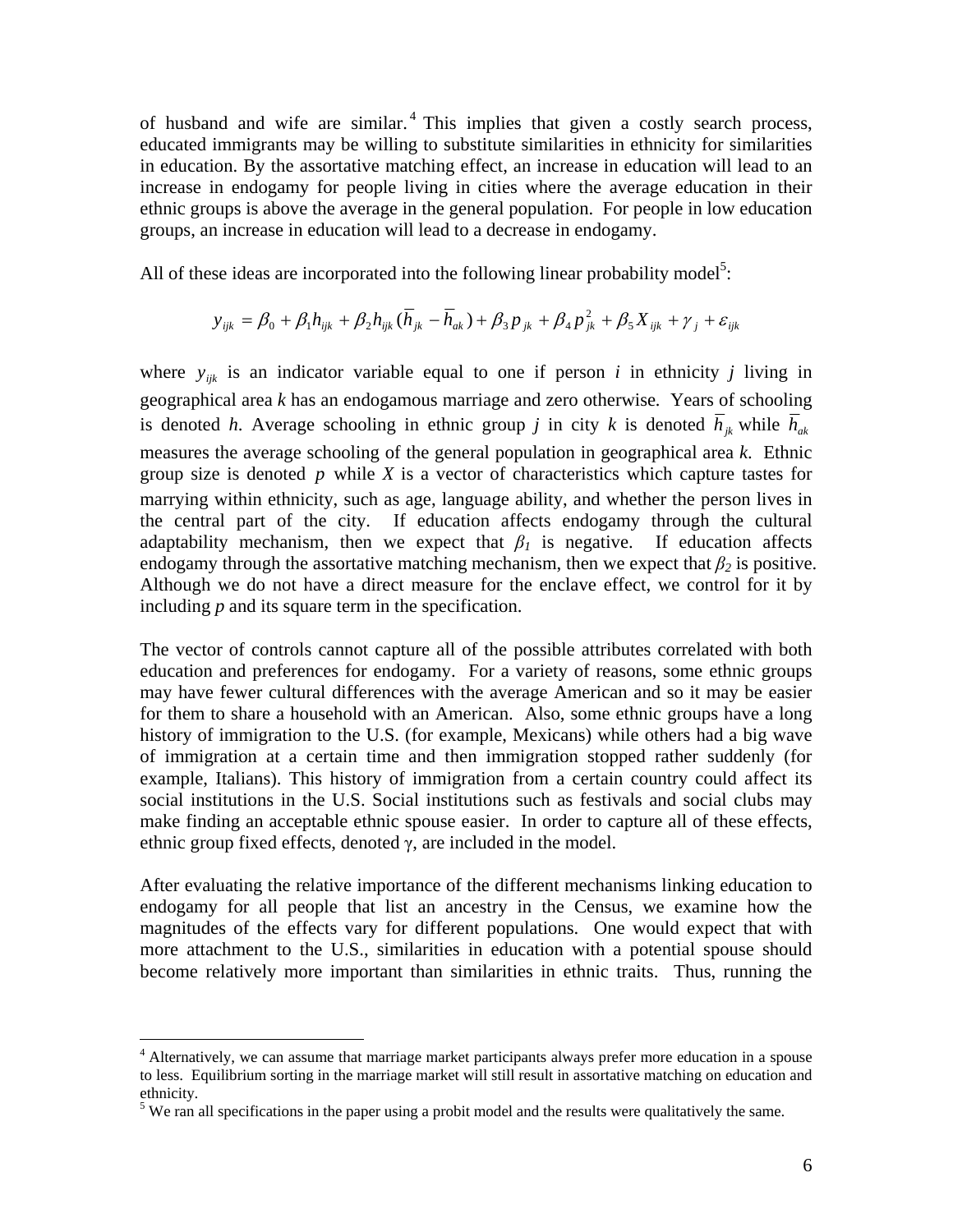model on immigrants and natives separately, the coefficient capturing the assortative matching effect,  $\beta_2$ , should be greater for the native-born than for the foreign born.

Predictions for the coefficient measuring cultural adaptability,  $\beta_1$ , are more difficult to make. With more assimilation, ethnic preferences should decrease. For this reason, it could be that education has less of an effect on marriage decisions and so  $\beta_1$  will decrease in magnitude. In the extreme case, if people have no preference for marrying within ethnicity, education certainly cannot decrease this preference. On the other hand, if ethnic preferences are strong enough, they may not be sensitive to education and again,  $\beta_1$  may be very close to zero.

Comparing the native-born to the foreign born is a rather crude method for evaluating the effect of assimilation on marriage patterns. A more precise measure of assimilation, at least for the foreign born, could be years since migration. However, it is impossible with our data set to establish years since migration at the time immigrants were making marriage decisions. Moreover, it is difficult to determine whether the foreign born arrived in the U.S. already married. Instead, we compare marriage patterns of immigrants that arrived at different ages, limiting our analysis to those that arrived under the age of 18, and thus most likely unmarried.

Using U.S. data, Friedberg (1993) and Borjas (1995) find that age at arrival has a negative effect on earnings even after controlling for several demographics.<sup>6</sup> There is a large psychology literature which finds that because of physiological changes in the brain, age at arrival in a new country is critical for the language acquisition of immigrants (Bleakley and Chin, 2007). Because of the large literature linking language acquisition to many other measures of assimilation, we feel justified in using age at arrival as a proxy for assimilation. We compare marriage patterns of immigrants that came when they were younger than five to the immigrants that arrived between the ages of 14 and 17, inclusively. Both sets of immigrants were very likely exposed to the U.S. marriage market, but those that came very young probably value shared ethnicity with their spouses less than those that arrived as teenagers. As described above, our main hypothesis is that the assortative matching coefficient,  $\beta_2$ , is larger in magnitude for the immigrants that arrived at a young age. Although our predictions for  $\beta_1$  are not perfectly clear, we suspect that the ethnic preferences of childhood immigrants are not immutable and so  $\beta_1$  will be smaller in magnitude for immigrants that arrived at a younger age.

Race may also affect the mechanisms through which education affects endogamy decisions. Since so many of the new immigrants are either Hispanic or Asian, we consider their marriages in particular. Although certain Asian and Hispanic ethnic groups have a long history of migration to the U.S., the level of migration has never been

 $\overline{a}$ 

<sup>&</sup>lt;sup>6</sup> Schaafsma and Sweetman (2001) reach the same conclusion using Canadian data. They present three reasons for the negative relationship between age at immigration and earnings: a) schooling and work experience in the home country do not have as high returns in the host country, b) older immigrants face more difficulty in dealing with the linguistic and cultural changes, and c) education in the host country decreases with age at arrival and this leads to an indirect effect on earnings.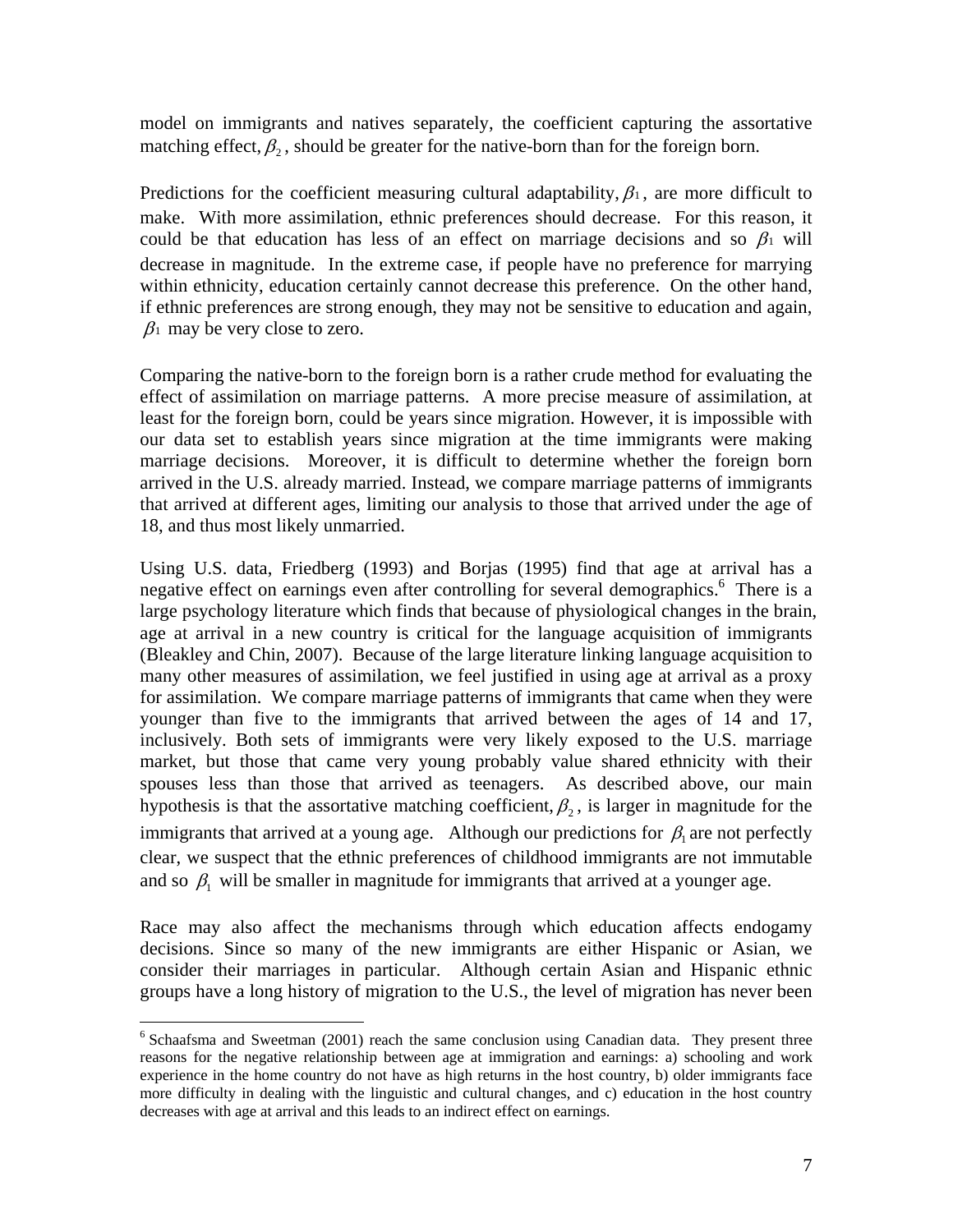what it is today. This continued migration from Asia and Latin America replenishes marriage markets making it easier for native born racial minorities to find acceptable same-race spouses. Consistent with this idea, intermarriage between natives and foreign born minorities increased in the 1990s while interracial marriages between Latinos and Whites and Asians and Whites slightly decreased (Bean and Stevens, 2003).

The model sociologists typically use to explain interracial marriages is Merton's (1941) social exchange theory. Put simply, the theory is that Whites bare a cost for marrying a lower status racial group, and so will only intermarry if they are compensated with some other favourable characteristic in a spouse, such as income or education. One prediction of the theory is that black males with high socioeconomic status will marry white females with lower socioeconomic status. Although the model seems to work reasonably well for black-white marriages, the model is not as successful in explaining who marries whom in Hispanic and Asian marriages. In fact, there is more endogamy for high education Asians than low education Asians (Qian, 1997). Also, the white men that marry Asian women have higher levels of education than the Asian men that marry Asian women (Qian, 1997).

Fryer (2007) interprets the finding that Blacks who intermarry have less education than those who intramarry as evidence against the social exchange theory. He finds Becker's theory of optimal matches in the marriage market to be the most consistent with the data on interracial marriages. Applying the marriage market model to interracial marriages, he concludes that if interracial marriage is costly and education in a spouse is important, then interracial marriages may be infrequent, but those that intermarry will be the highly educated.

Using this basic framework, we can make predictions about the mechanisms through which education affects endogamy separately for Whites, Hispanics, and Asians. It is useful to keep in mind that because the majority of the U.S. population is non-Hispanic white, a decision not to marry within ethnicity for Hispanics and Asians, often implies an interracial marriage. Thus, given that marriage outside of one's race is more difficult than a same-race interethnic marriage, it is easier for Whites to intermarry than for minorities to intermarry. This implies that intermarriage decisions of Whites are likely to be more sensitive to changes in education than minorities. Concerning Hispanics and Asians, our main hypothesis is that racial groups that place a higher value on educational attainment may prefer similarities in education with their spouses over similarities in ancestry. The Asian ethnic economy highly rewards education gains in Asian children (Qian *et al*., 2001), while Hispanics lag behind other races in educational attainment (Lichter *et al*., 2007). This suggests that assortative matching on education is more important for Asians than Hispanics. Thus, we expect that  $\beta_2$  is greater for Asians than for Hispanics.

Without insight into the differential social costs to interracial marriage or the relationship between education and these social costs, predictions concerning the cultural adaptability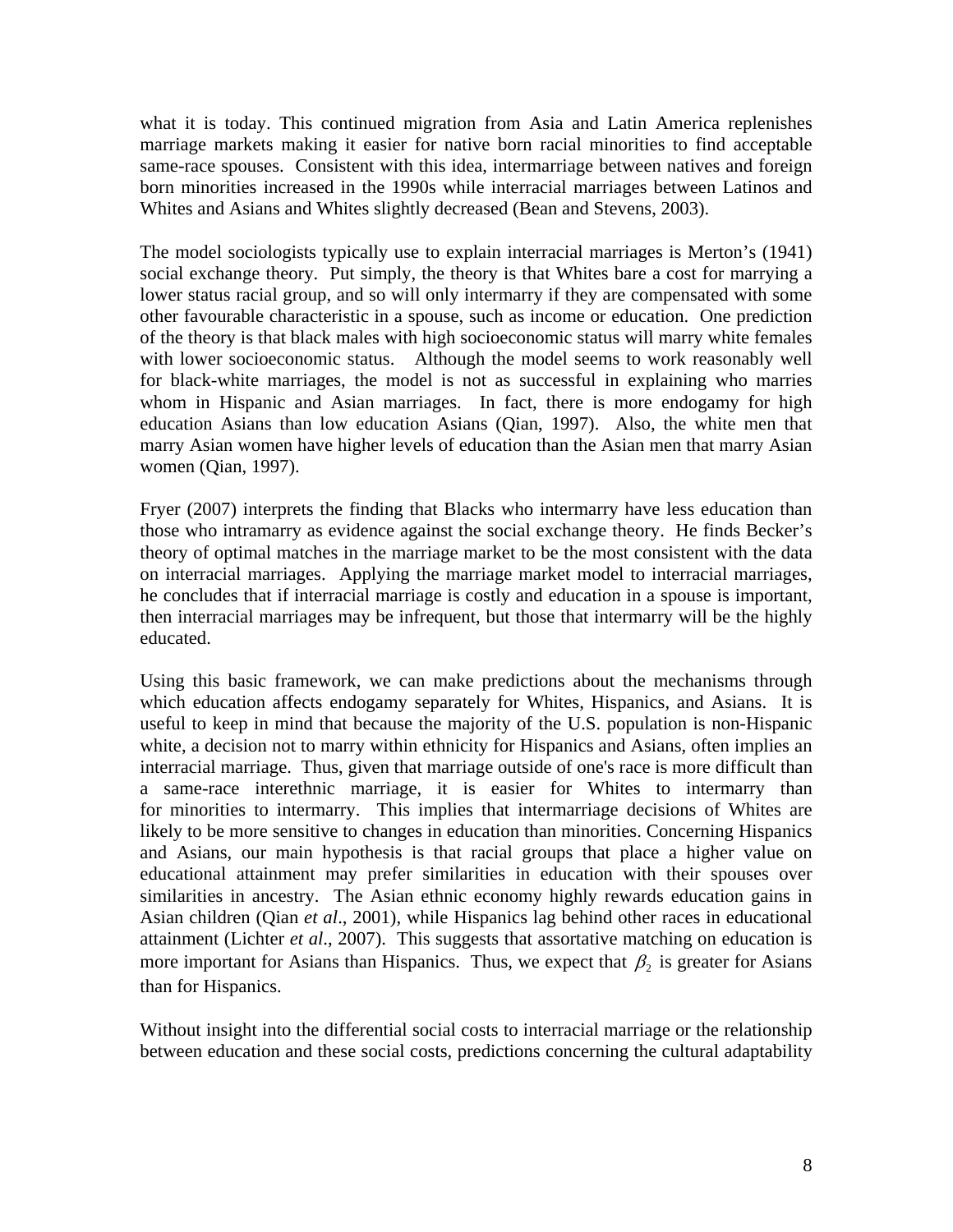effect are more difficult.<sup>7</sup> In fact, among Asians, the impact of education on interracial marriage decisions is weakest for the Japanese, the most assimilated ethnic group, and the Southeast Asians, the least assimilated Asian group (Qian, 1997). This is consistent with the Japanese having little preference for endogamous marriage and so education cannot have a substantial effect, while Southeast Asians have such a strong preference for endogamy that education does not have a strong effect. We do not feel comfortable in making any predictions about the magnitude of  $\beta_1$  for different racial groups.

# **3 The Data**

 $\overline{a}$ 

The analysis uses the 5 percent Public Use Sample of the 2000 U.S. Census as reported by the Integrated Public Use Microdata Series (IPUMS) (Ruggles *et al.*, 2004).<sup>8</sup> This data set is particularly well suited for our purposes because it allows us to get reasonably accurate counts of the number of immigrants from a specific country of origin living within close geographic proximity (Glazer, 2005).

The sample is restricted to married males, who report a single race, have a spouse present and live in an identifiable metropolitan statistical area (MSA) and in an identifiable metro area. We drop married men with spouses away from home. Only legally married couples are considered since Census data do not allow us to accurately identify cohabitating couples.<sup>9</sup> In order to limit the possibility of reverse causality between education and endogamy, only those over the age of 25 and not enrolled in school are used in the analysis. Even without putting this restriction on the data, only 15 percent of all married people acquire more education post-marriage (Lewis and Oppenheimer,  $2000$ ).<sup>10</sup> People over the age of 40 are also eliminated from the sample in order to reduce bias resulting from the fact that endogamous marriages are less likely to end in divorce (Kalmijn, 1998). As discussed in Qian and Lichter (2007), young married couples are less likely to have been divorced or remarried. Also, only ancestry groups from non-English speaking countries with more than 1,000 observations are considered in the analysis.

A marriage is considered endogamous if spouses share a common ancestry. Census respondents were allowed to write in as many as two ancestries. Our dependent variable takes the value of one if the first ancestry of the husband is the same as the first ancestry

 $7$  There is some evidence that the social costs of marrying Whites may be higher for Asians than Hispanics (Lichter *et al*., 2007). In fact, interracial marriages between Asians and Whites were banned in many states, but marriages between Hispanics and whites have never been illegal (Fryer, 2007).

<sup>&</sup>lt;sup>8</sup> The data set is publicly available at  $\frac{http://usa.ipums.org/usa/}{http://usa.ipums.org/usa/}$ . Appendix B provides details on all of the variables used in the analysis. We discuss the survey questions as well as the construction of the variables. 9  $9$  Oian and Lichter (2007) suggest that there is little evidence that cohabitation has become a substitute for marriage for interracial couples.

<sup>&</sup>lt;sup>10</sup> Since most people do not acquire much schooling after the age of 25 and only have children after getting married, we experimented with dropping from the sample those who had their first child younger than age 25. Results were robust.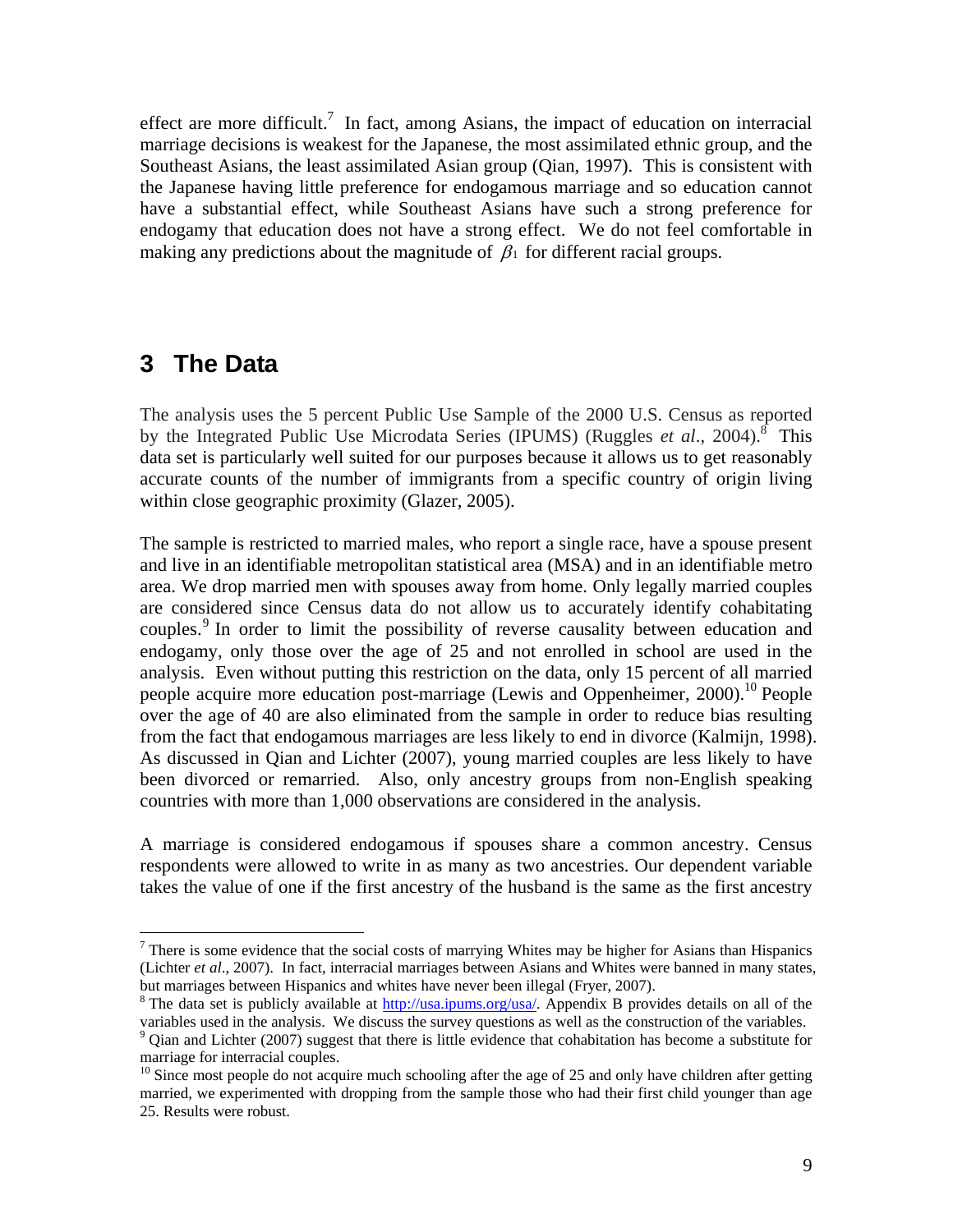listed by the wife and zero otherwise. $11$  Although ancestry corresponds very closely to country of birth for immigrants, the interpretation of this variable is more difficult for the native born. For example, Duncan and Trejo (2006) argue that, precisely because of the relationship between education and intermarriage, highly educated descendents of Mexicans may be less likely to identify themselves as Mexican than the less educated descendents of Mexicans. Ideally, we would use information on parents' and grandparents' countries of birth, but this is not available in the data.

In the 2000 Census, education is measured in academic qualifications and not in years of schooling. We construct a continuous years of schooling variable by mapping educational qualifications into the average number of years it takes for people to complete them, following Chiswick and DebBurman (2004). The size of the ethnic group is obtained by dividing the number of people from that ethnic group residing in the MSA by the MSA population. We count both populations using the appropriate person weights. To limit sampling error in the formation of these variables, observations are dropped if there are fewer than 50 people from a person's ethnic group living in his MSA.

The controls used in the analysis are language ability, age cohort dummies, residence in the center city, veteran status, region of residence, and race. The racial categories are based on self-responses in census questionnaires. Although Hispanic was not listed as a race in the Census form, we coded respondents as Hispanic if they answered yes to the Hispanic question, regardless of how they answered the race question. Because there are not enough immigrant Blacks we drop this racial group from the sample.

All tables with results from the descriptive and the multivariate analysis are shown in Appendix A. Table 1 presents descriptive statistics for males in endogamous and exogamous marriages separately. Intermarried males have more years of schooling, belong to high-skilled ethnic groups, and live in cities with a smaller proportion of people with the same ancestry. They are more likely to be native born, speak only English, and have fought in a war, but are less likely to live in the central part of the city. Table 2 shows endogamy rates, ethnic group sizes, and average education levels by ancestry. Endogamy rates are higher for groups that are racial minorities and for groups that are highly represented in the cities in which members of the group reside.

# **4 Empirical Results**

1

Table 3 presents estimates of the effects of education on endogamy. Standard errors are adjusted for clustering within MSA-ancestry cells. All specifications include a set of controls to capture ethnic preferences. Coefficients on the controls have the expected signs: Speaking only English decreases endogamy as does being born in the U.S. Perhaps because the military exposes its members to people from many different backgrounds,

<sup>&</sup>lt;sup>11</sup> We also considered marriages of people that list only one ancestry and results were robust. We repeat the analysis for those individuals who reported only their second ancestry and, again, results were qualitatively the same.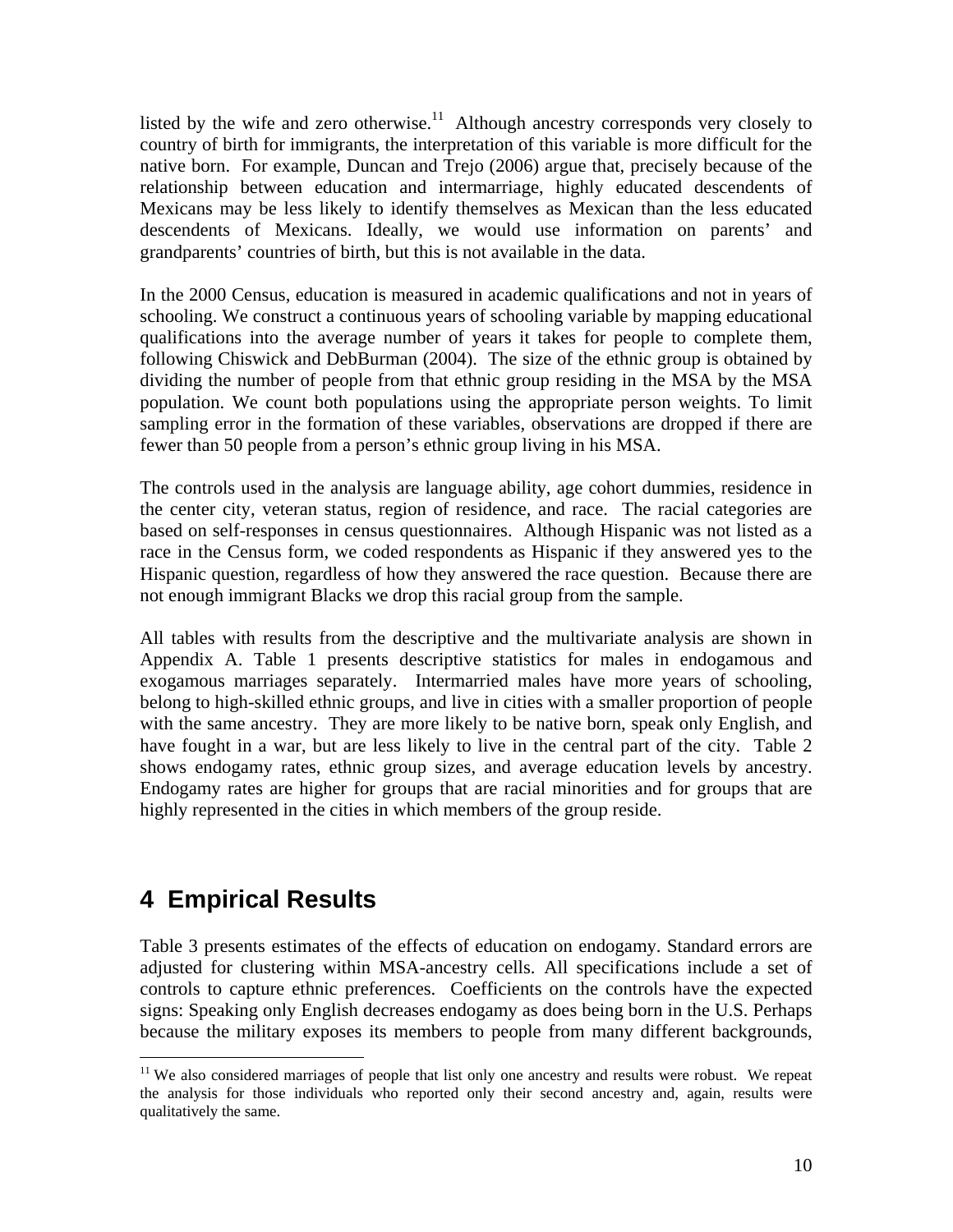veterans are less likely to marry endogamously. Also, perhaps because preferences for marriage within ethnicity have decreased over the past century, older people are more likely to be in endogamous marriages. Males between the ages of 31 and 35 have higher endogamy rates than those between the ages of 26 and 30, while 36 to 40 year olds have the highest endogamy rates. These results are consistent with Fryer's (2007) findings that veterans and younger people are more likely to be in interracial marriages. Residing in an ethnic enclave makes it easier to meet potential spouses of the same ethnicity. Moreover, people with greater preferences for ethnic endogamy are more likely to live in ethnic enclaves. Thus, because ethnic enclaves tend to be located in center cities, residence in the central part of a city tends to increase endogamy relative to living outside the central city. Central city status unknown is the omitted category. Non-Hispanic Whites are less likely to be endogamous than Hispanics while Asians are more likely than Hispanics to marry within ethnicity. Racial minorities are more endogamous than non-Hispanic Whites. Eight region dummies are also included in all specifications.

Table 3 shows that even with this set of controls, a one year increase in schooling is associated with a 1 percentage point decrease in the probability of marrying someone with the same ancestry. As discussed in the previous section, this coefficient on education is an average effect of the different mechanisms through which education could affect endogamy decisions. By adding the size of the ethnic group living in a person's city, we control for the possibility that people with more education are less likely to live in ethnic enclaves and so even by random matching, they may become less likely to marry endogamously. Column 2 shows that the effect of education is cut in half when measures for the size of the ethnic group are added to the specification. This suggests that the enclave effect is an important mechanism through which education affects endogamy. For instance, an increase in the size of the ethnic group results in an increase in endogamy.

In Column 3, the assortative matching effect is accounted for by adding the interaction of education and the difference between average ethnic education and average education of Americans in the person's city. When this measure of the availability of co-ethnics with a similar education is included in the analysis, the coefficient on education alone stays about the same while the coefficient on the interaction has the expected positive sign. An F test suggests that the three education variables are also jointly significantly different from zero. Taken together, these effects suggest that although education in general has a negative effect on endogamy, more education tends to decrease endogamy more for people living in areas where average ethnic education is lower than the average American education. Conversely, for people living in areas where ethnics have higher education levels than others in the local population, an increase in education leads to a smaller decrease in endogamy. In fact, for people in ethnic groups with very high average levels of education relative to the general population, an increase in education can lead to an increase in endogamy. We interpret this result as evidence of assortative matching on education in the marriage market.

Ancestry fixed effects are added in Column 4. Instead of exploiting variation in average education levels across ethnic groups and across cities, we look within ethnic groups to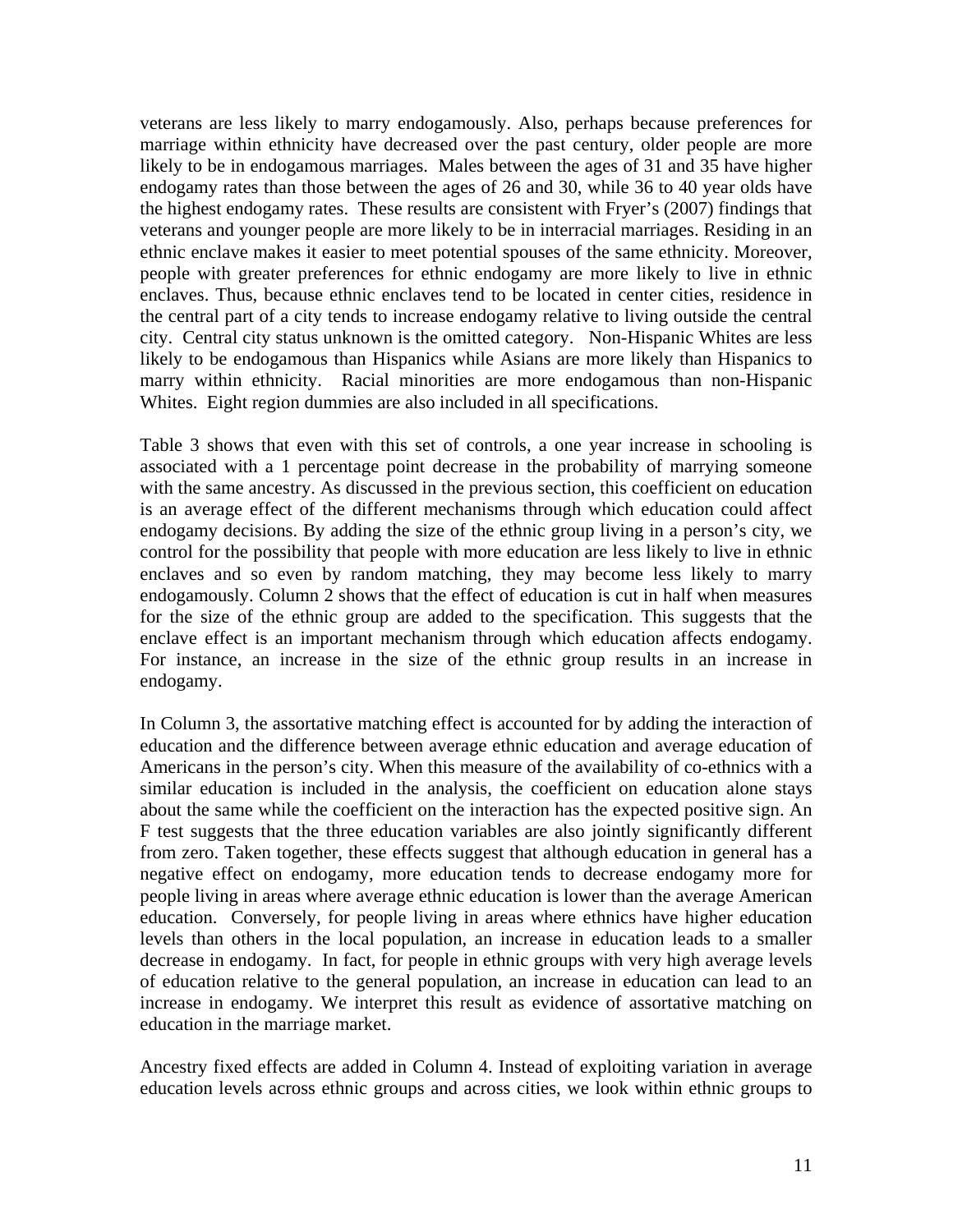see how the effect of education responds to differences in relative education levels between ethnics and natives across different cities (Brien, 1997). Note that the coefficients on education alone and the interaction remain approximately the same.

We conclude that there is support for all three mechanisms through which education affects endogamy. In the final specification, regression results suggest that when average ethnic education equals average education for the general population, a one year increase in schooling results in a 0.3 percentage point decrease in the probability of marrying endogamously. As the average ethnic education falls below the average for the general population by one year, education further decreases endogamy by 0.2 percentage points. On the other hand, if average ethnic education is above the general population average, then education will not decrease endogamy by as much. In fact, if the ethnic average is greater than the general average by more than a year and a half, then an increase in education will result in an increase in endogamy.

Although the magnitudes of these coefficients may appear small, they can imply rather large differences in endogamy because there is substantial variation in the difference in education means across cities and ethnic groups. For example, for a Mexican living in Washington, DC where Mexicans have on average 9.3 fewer years of schooling than the rest of the population, a one year increase in education leads to a 2.2 percentage point *decrease* in the probability of endogamy. If they were to increase their schooling levels by the 9.3 years, their endogamy rate would decrease by 20.5 percentage points. Meanwhile, for a Russian living in Long Beach, CA where the average education difference is 3.9, the same increase in education results in a 0.5 percentage point *increase* in the probability of endogamy.<sup>12</sup>

One may believe that much of the assortative matching result is driven by college completion. We ran a specification adding an interaction between college completion and our assortative matching interaction. This triple interaction had the significant and positive effect suggesting that college completers may have a strong preference for marrying other college graduates. However, they are not the only drivers of the assortative matching effect since the coefficient on the original interaction remains significant.

A potential problem with this analysis is that people choose where to live. In the fixed effects model, identification is coming from variation across MSAs in the difference between average education in a person's ethnic group and average education for the population as a whole. Conceivably, there could be a relationship between own education and the average ability of co-ethnics where a person chooses to live, and this relationship

 $\overline{a}$ 

<sup>&</sup>lt;sup>12</sup> There are other measures of the availability of same-ethnicity spouses with a similar level of education. One example is the proportion of all people with the same level of education that shares the same ancestry. Using this proxy instead of the education interaction to measure assortative matching, did not change the qualitative results of our analysis. Another measure we considered takes into account the fact that people do not only marry within their education category. For each person, we found the probability that someone with that person's level of education marries another person in each of the education categories. Next, we calculated the proportion of people in each education category that shares the person's ethnicity. We then weighted these proportions using the education probabilities. Again, results were robust.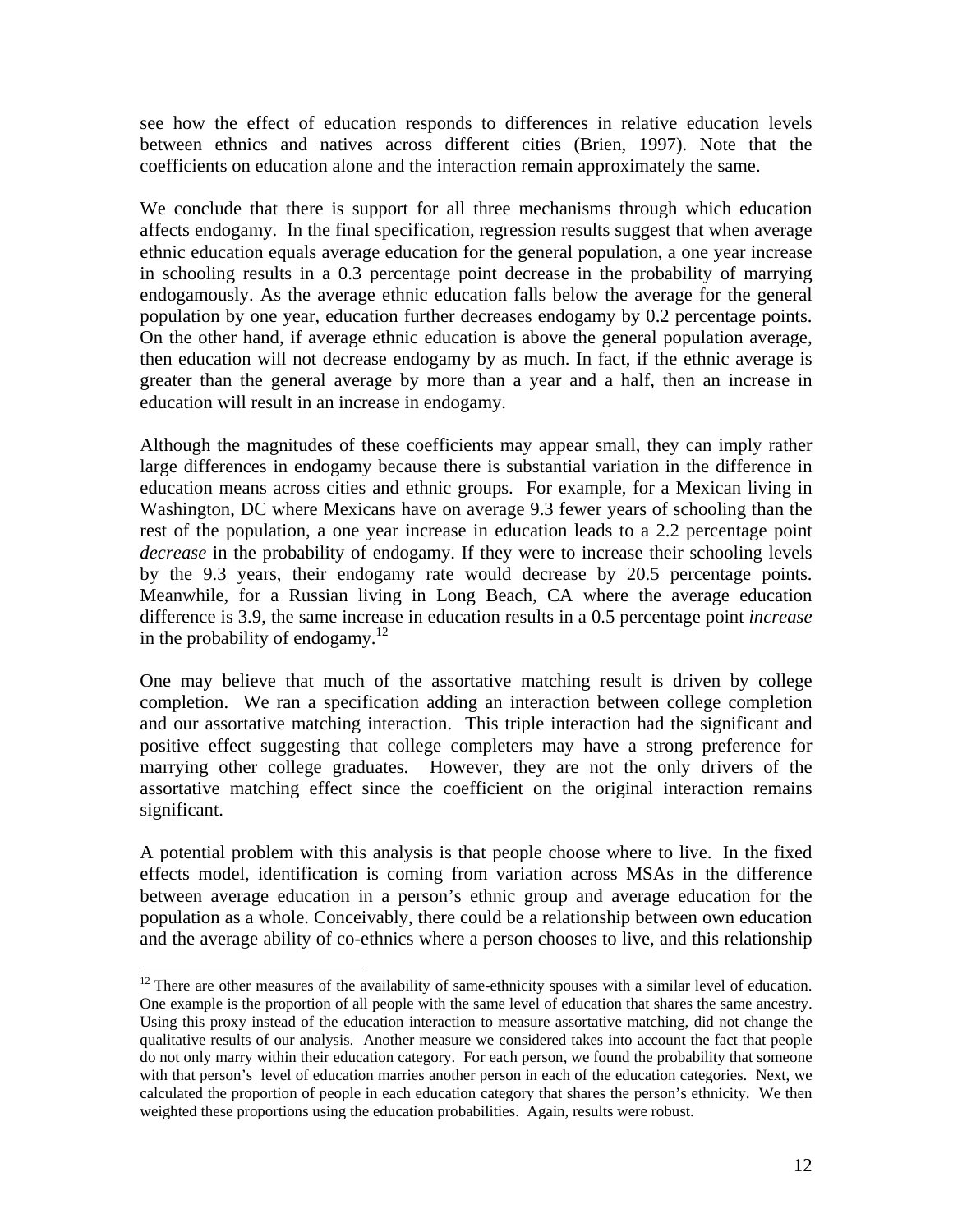could be correlated with ethnic preferences in a manner which could bias the assortative matching coefficient. Presumably, average education in one's ethnic group in the entire country is more exogenous in that people cannot choose it. We ran a regression exploiting only differences in average education levels across ancestries and results did not change qualitatively. This is not our preferred specification because using this method of identification, we cannot control for ethnicity fixed effects. Thus, unobservable preferences for endogamy which vary by ancestry and are correlated with the ethnic group's average education may lead to biased results. In order to be problematic, ethnic groups with both very high and very low average levels of education would need to have the highest unobservable ethnic preferences. Since this is a possibility, caution must be used in interpreting coefficients in specifications without ethnicity fixed effects. Still, even though both methods of identification are imperfect, they are imperfect for different reasons, and so the fact that results are robust supports our findings.

As discussed in Furtado (2006), another potential concern with this analysis lies in the interpretation of the size of the ethnic group in an MSA as a measure of the ease at which spouse-searchers meet potential spouses with the same ancestry. There are two problems with this approach. First, we measure the size of the ethnic group in the person's MSA of residence at the time of the survey as opposed to the time and place where the person was actually searching for a spouse. Since location decisions of couples may be affected by their marriage decisions, coefficients may be biased. Second, even if we could measure the size of the ethnic group at the right time and place, ethnics with higher preferences for endogamy are more likely to live in ethnic enclaves while searching for a spouse. Thus, the coefficient on the size of the ethnic group would be measuring both opportunity and preferences for intramarriage. Since the focus of this paper is on disentangling the cultural adaptability effect from the assortative matching effect while controlling for the enclave effect as well as preferences, the second issue is not a significant problem for our purposes. Nevertheless, we deal with both of these issues, at least for the native born population, by calculating the size of the ethnic group in a person's state of birth as opposed to MSA of current residence. Since one's state of birth is chosen by one's parents, it is arguably less endogenous to marriage choice. Moreover, it is certainly not subject to reverse causality concerns. Qualitative results do not change when this different measure is used. When using state of birth as opposed to current residence, we are not controlling for the enclave effect and so this is not our preferred specification. However, knowledge that our coefficients of interest are not sensitive to our measure of opportunity makes us less concerned about endogeneity bias.

The results in Table 3 show how education affects marriage decisions for all people that list at least one ancestry in the Census. However, the relative importance of the different mechanisms through which education affects endogamy could differ depending on how assimilated a person is to the U.S. culture. Table 4 shows the fixed effects specification, separately for the native born and for immigrants that arrive in the U.S. at different ages. Specifically, Column 1 limits the sample to the native born while Column 2 includes only the foreign born. As expected, the relative importance of assortative matching is higher for populations with greater attachment to the U.S. The coefficient on the interaction is five times the size for the native born as it is for the foreign born. This suggests that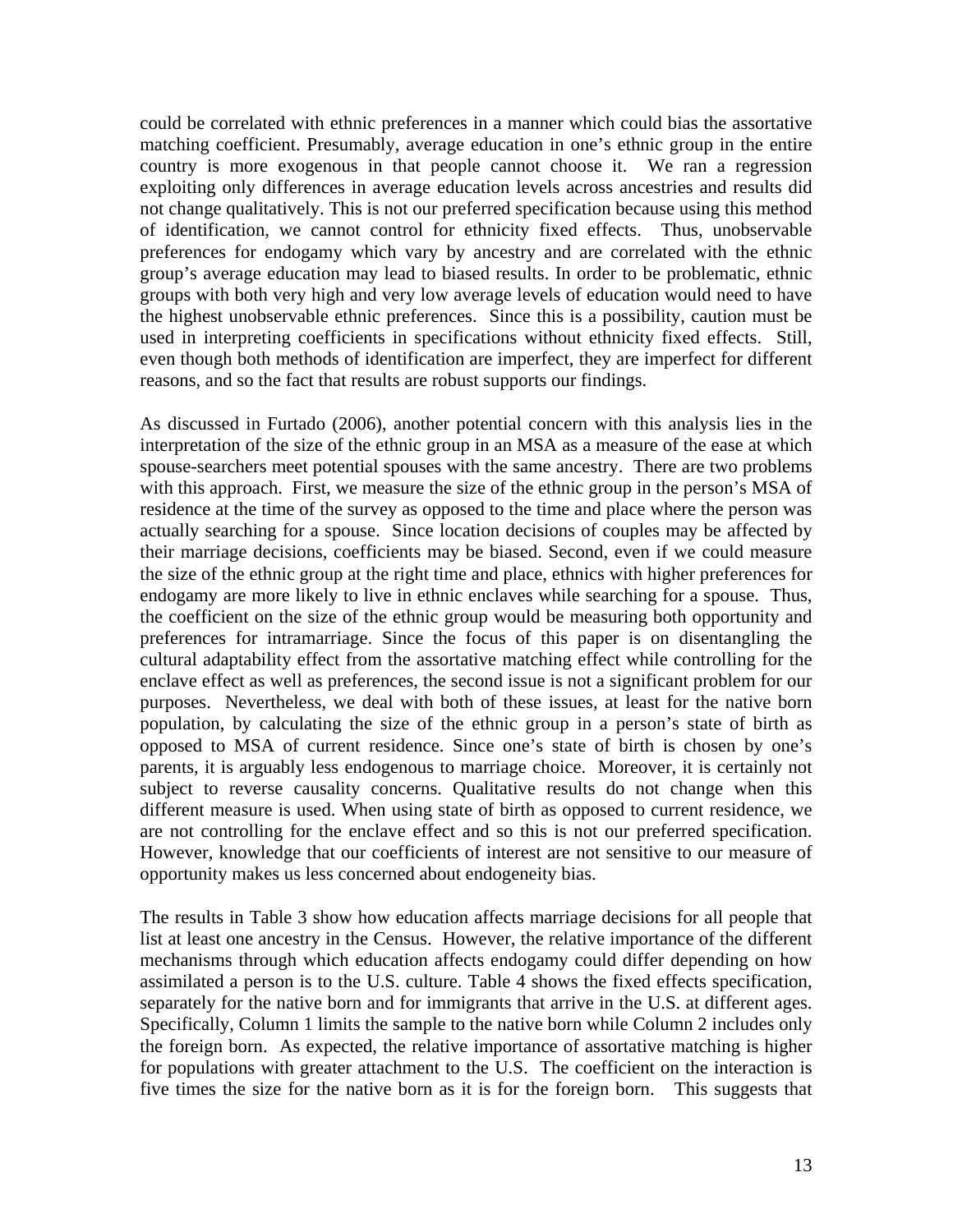natives value similarities in education with their spouses more than immigrants. The fact that the coefficient on education alone is larger in magnitude for the native born than the foreign born is consistent with the hypothesis that immigrants have such strong preferences for endogamous marriage that these preferences are not sensitive to changes in education.

The interpretation of the coefficients is difficult in both of these samples. The native born sample includes second-generation immigrants, whose parents may have arrived in the U.S. only shortly before they were born, as well as people whose families have been in the country for several generations. On the other hand, the immigrant sample surely includes immigrants that arrived in the U.S. already married and so their marriage decisions would not be as influenced by the educational distribution of potential spouses in the U.S. To deal with these concerns, we limit the sample to the foreign born, but examine how intermarriage decisions differ depending on their age at arrival. Table 4, Column 3 presents results for those that arrived below the age of five. Column 4 limits the sample to the foreign born that arrived between the ages of 14 and 17, inclusively. The last column includes immigrants that arrived as adults.

Interestingly, as seen in Column 3, there is no support for the cultural adaptability effect for immigrants that arrive very young while there is support for the assortative matching effect. This is consistent with Furtado (2006) who found no evidence for the cultural adaptability effect for second-generation immigrants, the native-born children of immigrants, with two foreign born parents. Conversely, for immigrants that arrive as teenagers, there is no support for the importance of assortative matching, but education does seem to decrease preferences for marriage within ethnicity.

In the last great wave of immigration, immigrants were predominantly from European countries and so were of the same race as most natives. Today about half of the foreign born are Hispanic and about a quarter are Asian. As discussed in the previous section of this paper, the marriage patterns of people of different races may respond differently to changes in education.

Table 5 presents results separately by racial group and nativity. For the foreign born, the evidence suggests that assortative matching on education is most important for Whites. This may be at least partially explained by the fact that Whites are the majority group. The more abundant supply of same-race potential spouses may make it easier to substitute educational similarities with a spouse for ethnic similarities. For racial minorities, however, this trade-off may prove more difficult. Consider, for example, the case of a Vietnamese bachelor in a city with few Asians but where average Vietnamese education is significantly below the average education for the general population. Then, even if more education would make him willing to trade similarities in ancestry for similarities in education, it may be difficult for him to find an Asian spouse with the ideal education level. Even if there are many Whites in the city with the ideal education level, the additional costs of interracial marriage over and above the costs of interethnic marriage may not make the substitution worthwhile. Thus, it is not surprising that the coefficient on the education interaction for Whites is larger than that for minorities.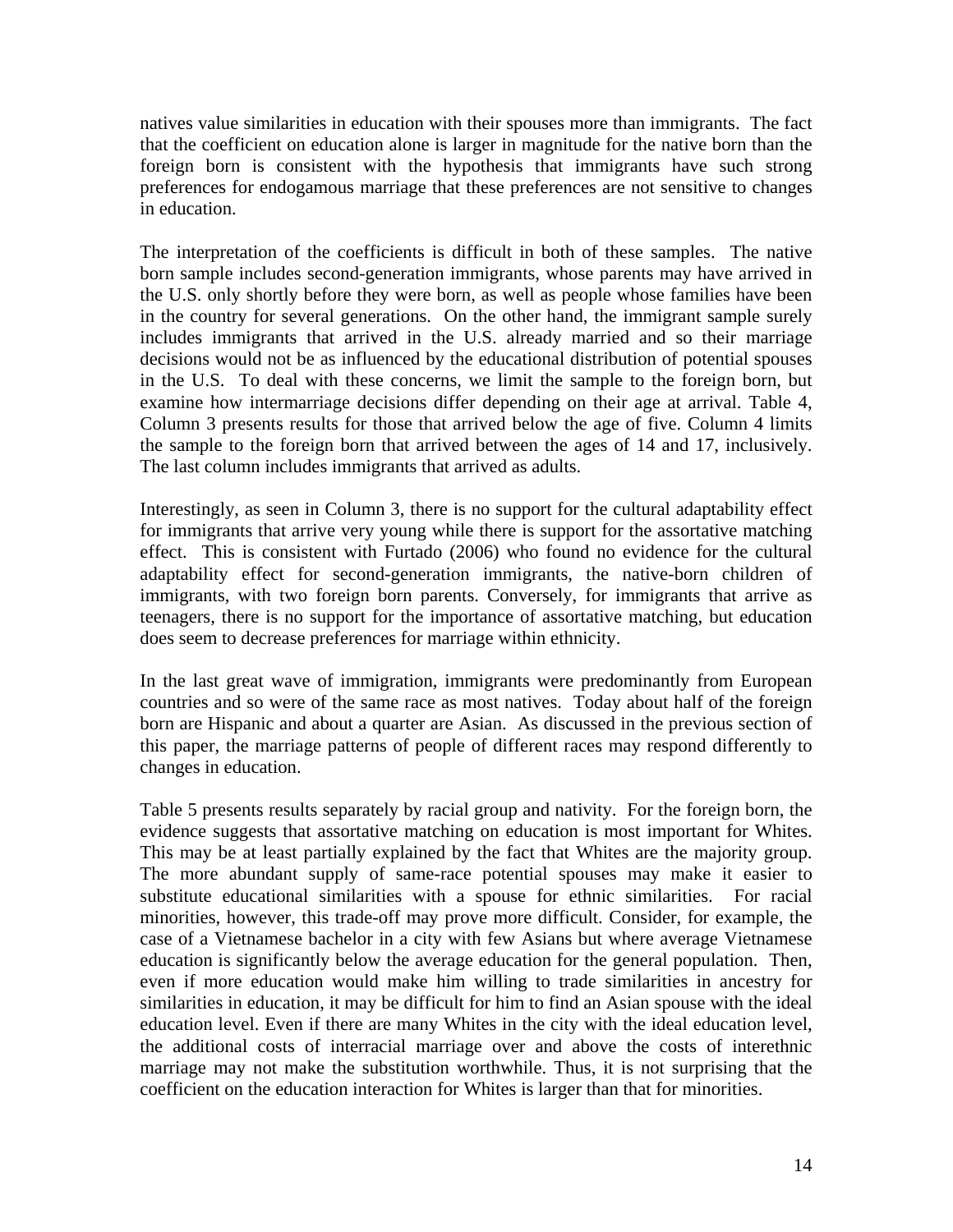Comparing foreign born racial minorities, however, we find that the assortative matching coefficient is very close to zero and insignificant for Hispanics while it is positive and significant for Asians. This is consistent with the hypothesis that racial groups that place a higher value on education are more willing to sacrifice ethnicity for education when evaluating potential spouses.

The cultural adaptability effect, as measured by the coefficient on education, is strongest for foreign born Whites followed by Hispanics. The coefficient is not statistically significant for Asians. This implies that even if average education in a person's ethnic group is equal to the average education for the general population, an increase in education will lead to the biggest decrease in endogamy for Whites and Hispanics, but no change for Asians. As discussed previously, there are many possible explanations for this. It could be that racial groups that respond most drastically to education have the highest endogamy preferences to start with, and so there is more room for education to make these preferences less important. Alternatively, it may be that groups with the strongest ethnic preferences are less sensitive to chances in education. In Section 5, we present suggestive evidence that, relative to education, Hispanics have the strongest ethnic preferences, followed by Whites and then Asians.

It is difficult to interpret coefficients for the foreign born because they may have arrived in the U.S. already married. Table 5 also compares regression results by race for the native born. For Asians and Hispanics, the coefficient on the education interaction is larger for the native born than for the foreign born. This makes sense in that, relative to the foreign born, the native born should value similarities in education over similarities in ethnicity. We do not see this relationship for Whites. However, it is important to keep in mind that only one cross-section of data is used in this analysis and so the native and foreign born belong to different cohorts of immigrants.

For the native born, the assortative matching coefficient is approximately the same for all racial groups<sup>13</sup>, suggesting that racial differences in the importance of matching on education relative to ethnicity disappear rather quickly. However, racial differences in the cultural adaptability effect remain for the native born. If we hold the average ethnic education equal to average education for the population in general, then an increase in education will lead to a bigger drop for Hispanics than Whites. There is no statistically significant impact for Asians.

 $\overline{a}$ 

<sup>&</sup>lt;sup>13</sup> The coefficient on the interaction has the same magnitude for Asians and Hispanics, but is not statistically significant for Asians. We suspect this is due to the relatively small sample size of native born Asians.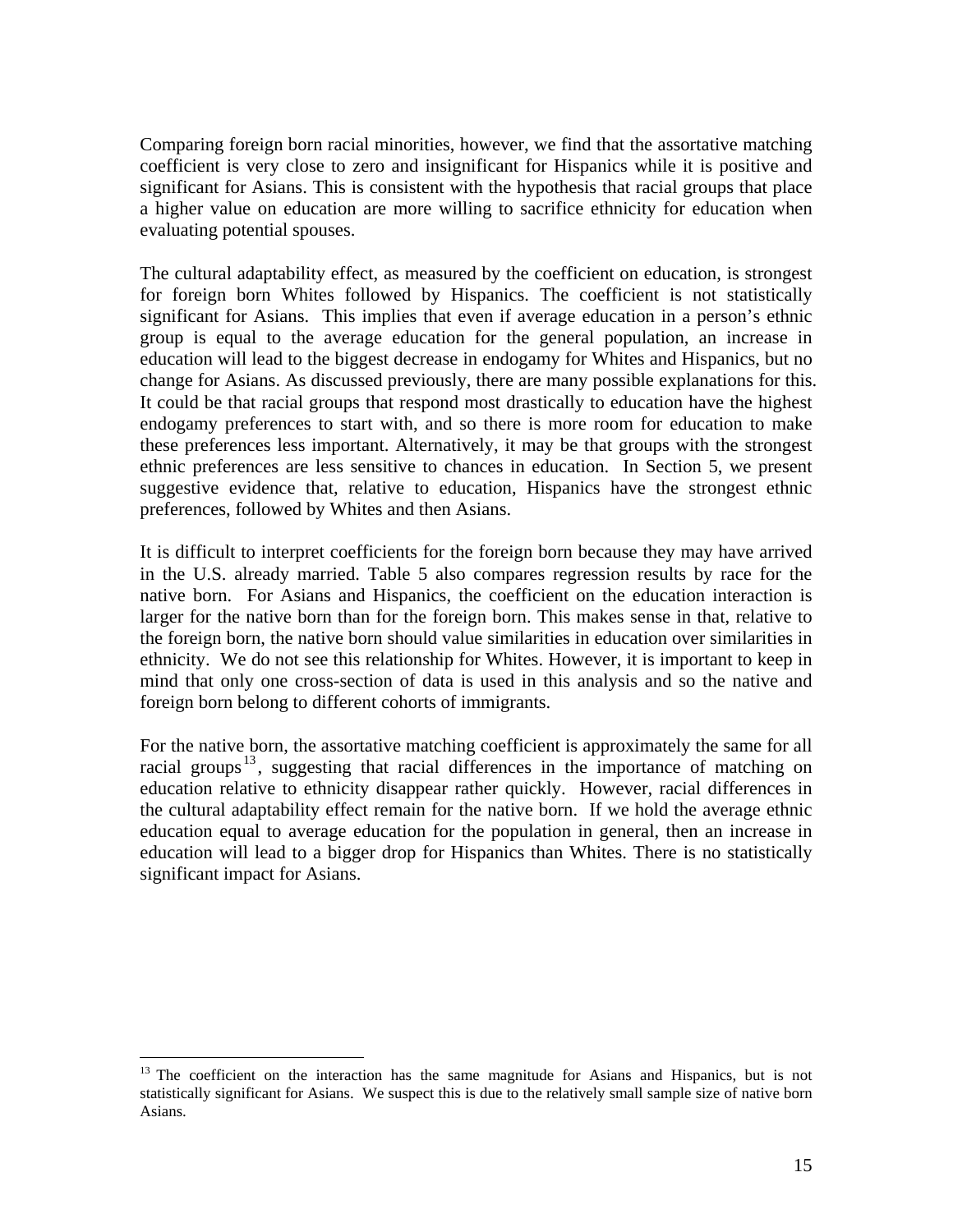# **5 An Alternative Approach to Inferring Preferences for Ethnic Endogamy and Assortative Matching**

Our results suggest that there is a role for both the cultural adaptability and the assortative matching effects in marriage markets. We provide evidence that assortative matching is relatively more important for the native born than for the foreign born. It is also more important for the foreign born that arrived young rather than old and for Asians rather than Hispanics. In this section, we present an alternative technique suggestive of the assortative matching hypothesis. After establishing the importance of similarities in education in evaluating potential spouses, we introduce evidence suggestive of a method for inferring the relative preferences for endogamy of different groups. The results provide a context for interpreting the relationships between the coefficients found in the previous section.

The main idea behind the assortative matching effect is that people prefer their spouses to be of the same ethnicity and have similar education levels. However, if search is costly (as in, Furtado 2006), marriage market participants may be willing to marry someone with a different level of education but the same ancestry or someone with the same education level but a different ancestry. This implies that at equilibrium, the absolute value of the difference in spousal education levels should be greater for intramarried couples than intermarried couples. 14 Moreover, the difference in spousal education differences between endogamous and exogamous couples should be greater for groups with higher ethnic preferences. In other words, the greater the importance of ethnic endogamy, the more of an education difference one is willing to tolerate in a spouse.

To test these hypotheses, we focus on a sample which is most likely to have high preferences for both ethnic endogamy and assortative matching on education: the foreign born that arrived before the age of 14. These immigrants were certainly exposed to the U.S. marriage market. Because they are foreign born, they most likely have high ethnic preferences. At the same time, since they came at a young age, they do not face the language and cultural barriers in marrying outside of their ethnic group. Table 6 shows average (absolute values of) spousal differences in years of schooling by marriage type. As predicted, there are bigger educational differences between spouses in endogamous marriages than in exogamous marriages.

If we had data on ethnic preferences, we could test the hypothesis that the higher these preferences, the more of an education difference marriage market participants are willing to accept in a spouse. Although we do not have data on ethnic preferences, we argue that certain categories of immigrants have higher ethnic preferences. Specifically, immigrants that arrived older, with poorer English skills, and living in ethnic enclaves presumably have the highest preferences for ethnic endogamy. Thus, they should be willing to sacrifice the most in terms of educational similarities with their spouses. Table 6 presents

<sup>1</sup> <sup>14</sup> This assumes that the education distributions are very similar across ethnic groups. If they are different, then just by random matching, endogamous marriages should have smaller spousal differences in education. This makes our test for assortative matching even stronger.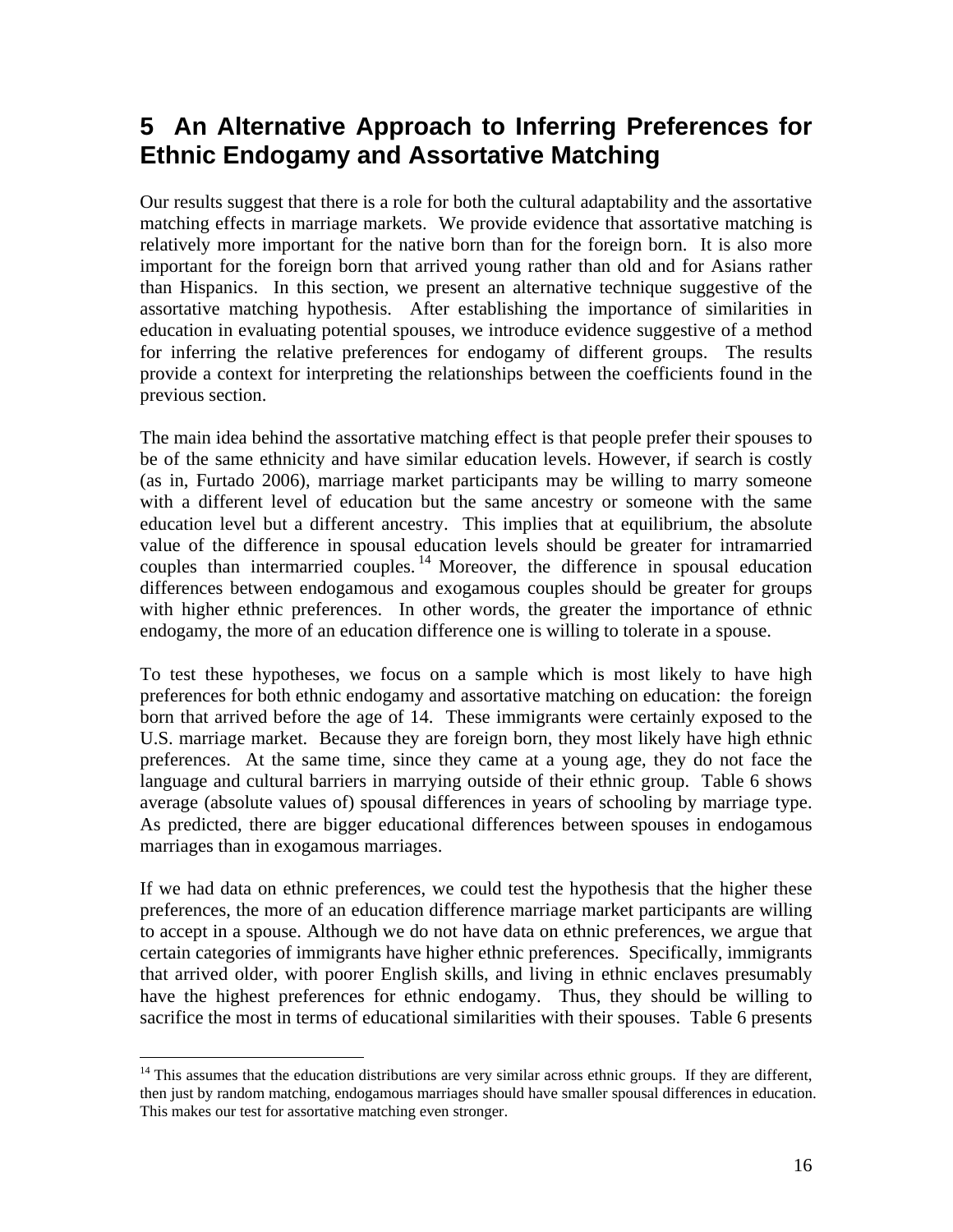average spousal educational differences separately by whether immigrants arrived before or after the age of 5. Consistent with the assortative matching hypothesis, intermarried couples have smaller differences in their years of schooling. Consistent with the hypothesis that older arriving immigrants have greater preferences for endogamy, the difference between endogamous and exogamous couples is greatest for immigrants that arrived older. Similarly, spousal differences in education are relatively greater in endogamous couples than in exogamous couples for immigrants with poorer English skills.

The size of one's ethnic group living within close proximity has a theoretically ambiguous effect on the relationship between spousal educational differences and marriage type. On the one hand, a greater availability of same-ancestry spouses makes it easier to find a spouse with the same ethnicity and education level. On the other hand, immigrants with high ethnic preferences are more likely to live in ethnic enclaves. Thus, we may expect the difference in spousal education differences between endogamous and exogamous marriages to be greatest for immigrants living in MSAs with high concentrations of people sharing their ethnic background. Table 6 shows that, in fact, the greater availability of same-ethnicity spouses does not eliminate the need to sacrifice educational similarities for ethnic similarities. The difference between endogamous and exogamous couples is greatest for people living in cities where more than eight percent of residents share the spouse-searcher's ethnicity.15

This approach provides further support to our findings that racial groups that are more education oriented, like Asians, are more willing to sacrifice ethnic similarities for educational similarities in a spouse. As can be seen in Table 6, the difference in spousal educational differences between endogamous and exogamous couples is greatest for Hispanics and virtually nonexistent for Asians. This suggests that Hispanics have more of a preference for marrying endogamously than Asians and even Whites. Thus, we attribute the small presence of the cultural adaptability effect for Asians to their lack of ethnic preferences relative to education preferences. Table 6 suggests that Hispanics have high ethnic preferences and this may explain why the cultural adaptability effect is larger for Hispanics than for Asians. That is, since Hispanics have higher preferences for endogamy, it is easier for education to change the importance of having a same-ethnicity spouse. If Asians do not have a strong preference for endogamy to start with, then it is not surprising that education does not change the relative importance of having an ethnic spouse.

# **6 Conclusions**

 $\overline{a}$ 

This paper provides evidence of three different mechanisms through which education affects interethnic marriage decisions. On average, education decreases endogamy for all people that identify with a specific ancestry. However, the negative relationship is not

 $<sup>15</sup>$  Eight percent is the median value for the size of the ethnic group in the MSA for this sample.</sup>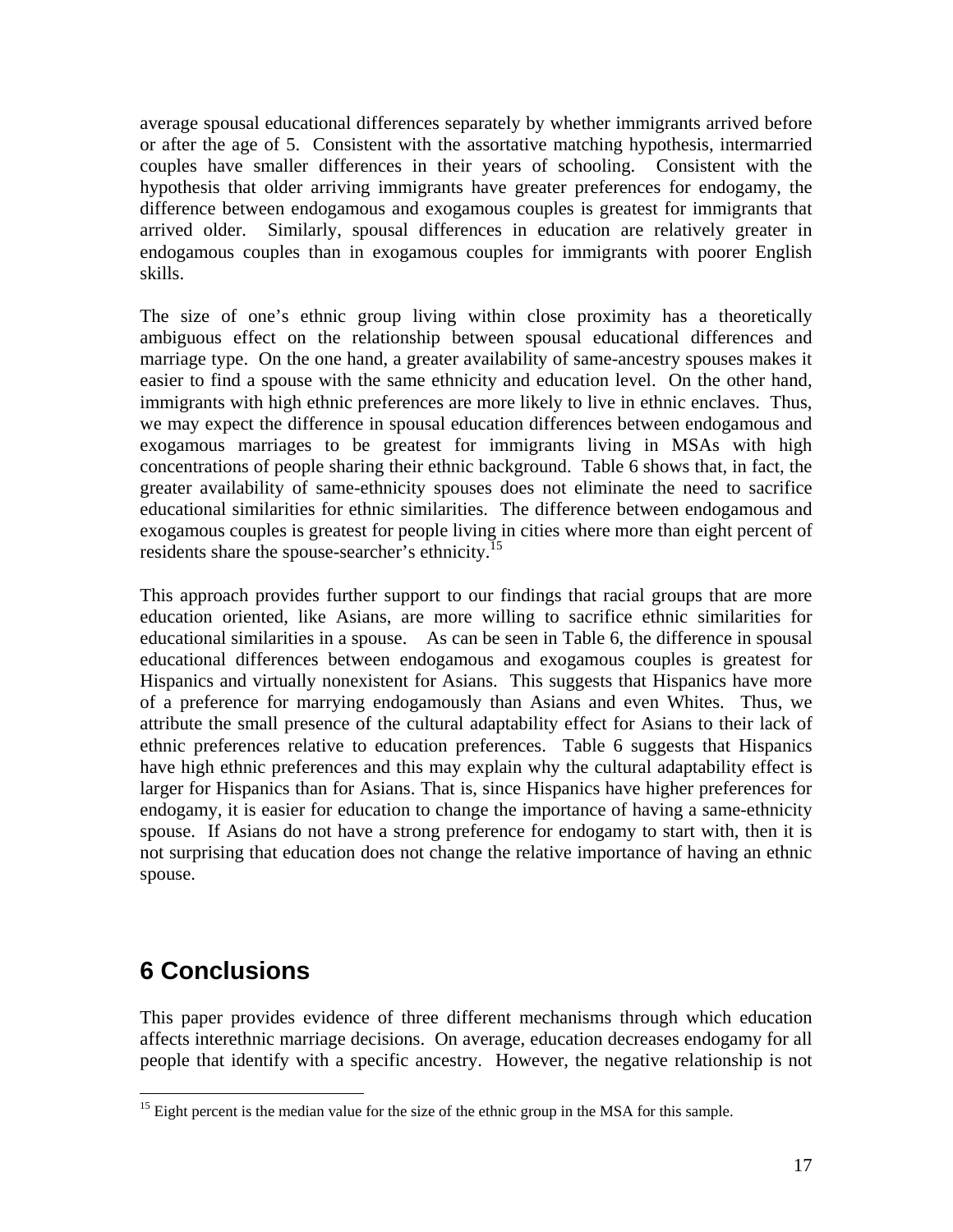quite as strong after controlling for the probability of encountering someone with the same ethnic background within close geographic proximity. This is consistent with the idea that people with more education are less likely to live in or near ethnic enclaves. Lastly, we show that the availability of co-ethnics with a similar level of education is also a significant determinant of interethnic marriage decisions, highlighting the role of assortative matching on education.

The relative importance of these mechanisms differs for various populations. Assortative matching on education is relatively more important for people that are more culturally and economically attached to the U.S. Specifically, the native born seem to value similarities in education more than similarities in ethnicity relative to the foreign born. Also, assortative matching on education seems to be more important for immigrants that arrived in the U.S. at a young age. There are also racial differences in the relative importance of assortative matching. Although Whites seem to be the most willing to substitute ethnic traits for education in a spouse, this may be because Whites are the majority racial group in the U.S. and so the substitution is simply easier to make. While native born Hispanics and Asians value matching on education about equally, foreign born Asians value education in a spouse more than Hispanics. On the other hand, the cultural adaptability effect is stronger for foreign born Hispanics than foreign born Asians. We also provide suggestive evidence that, relative to education, Asians value shared ancestry with a spouse less than Whites and Hispanics. This may be because of the importance of education in Asian culture.

We conclude that not only is education an important determinant of intermarriage decisions, but that there are several mechanisms linking education and spouse-choice and that the relative importance of these mechanisms differs by nativity, race, and age at arrival for the foreign born. If we assume that marriage to someone with a different ancestry is a measure of a person's association with natives more generally, then there are several policy implications that might be drawn from this analysis.

In determining which immigrants are allowed into the country, countries with point systems of immigration like Canada, Australia, and recently, the UK tend to put more weight on years of schooling and language ability than countries, such as the U.S., without point systems. Part of the rationale for this is that more educated immigrants tend to assimilate economically and socially faster than non-educated immigrants. This paper reinforces this idea by finding a generally negative relationship between education and ethnic endogamy. If highly educated immigrants are less likely to associate with people with their ethnic background and the Borjas externality story is true, then this suggests that highly educated immigrants are not as subject to ethnic externalities as low education immigrants. Moreover, the low education immigrants do not benefit as much from the positive ethnic externalities from the high education immigrants in their ethnic group.

Another important finding of this paper is that the effect of education differs by immigrant group. Assortative matching on education implies that in low education ethnic groups, more education leads to more association with natives while in high education ethnic groups, more education results in less association with natives. Thus, ethnic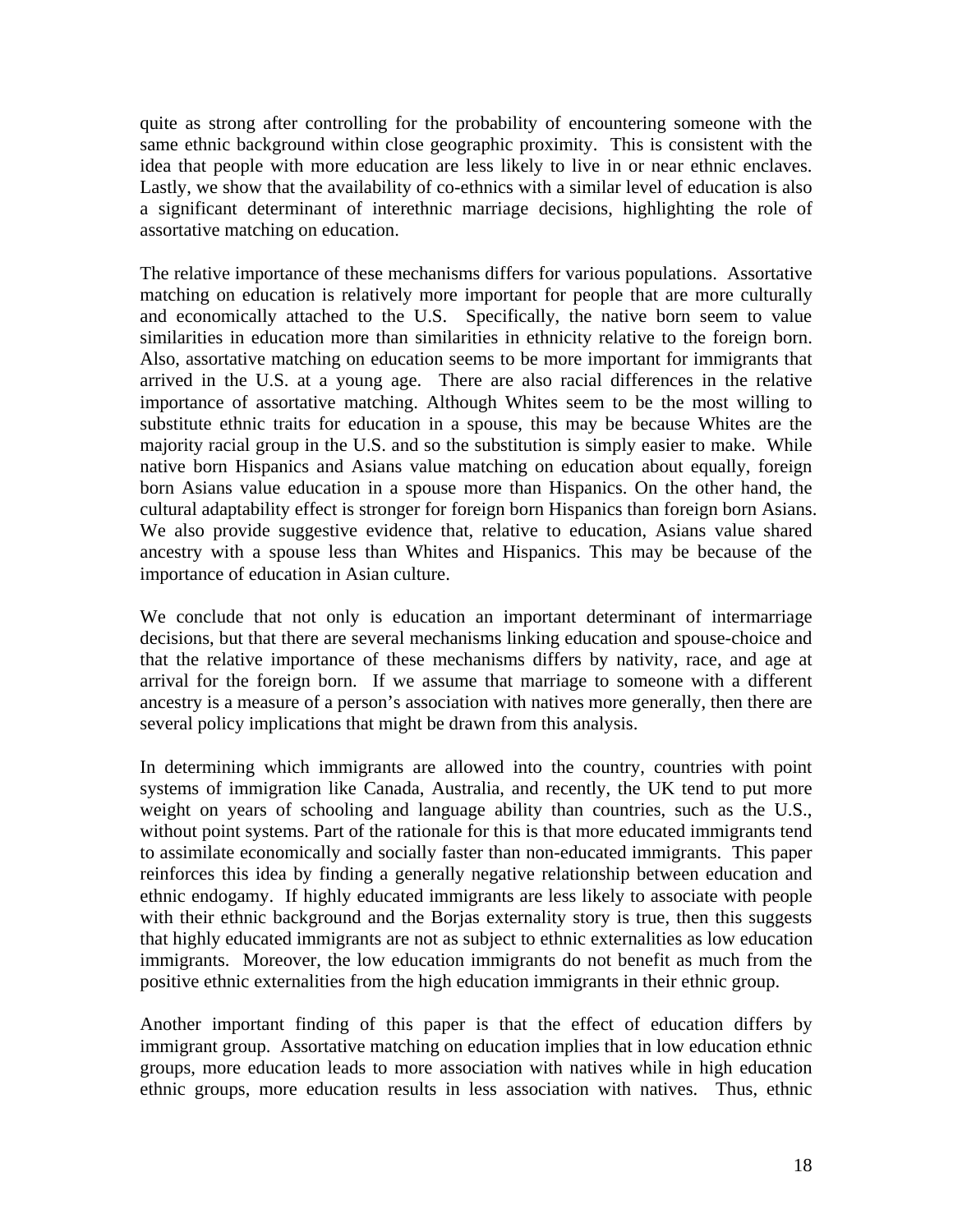externalities imply an especially slow rate of social assimilation for low education immigrants in low education ethnic groups. Our assortative matching results also suggest that, all else equal, highly educated immigrants in high education groups socially assimilate more slowly than low education immigrants in these groups. In other words, for immigrants in high education groups living in areas with low-education Americans, more education may even lead to a decrease in social integration.

If the social integration of immigrants is a policy goal, our findings suggest that, all else equal, given two immigrants with the same education, more points should be given to the immigrant in the low education ethnic group than to an immigrant in a group whose average education is similar to U.S. average education levels. In a similar way, the findings that the relative importance of assortative matching depends on nativity, age at arrival, and race can also inform policy discussions.

More generally, the marriage patterns of immigrants and their descendents may also have effects on household fertility and employment decisions. These decisions, in turn, affect wages and schooling levels of both immigrants and the natives that compete with them. In addition, differences in assortative matching on education influence human capital levels of children of these marriages, thus potentially affecting inequality. These are fruitful topics left for future research.

## **References**

Angrist, J. (2002). How do sex ratios affect marriage markets and labor markets? Evidence from Americas second generation, *Quarterly Journal of Economics*, Vol. 117, pp. 997-1038.

Bartel, A.P. (1989). Where do the new U.S. immigrants live? *Journal of Labor Economics*, Vol. 7, pp. 371-91.

Bean F.D. and Stevens G. (2003). *America's newcomers and the dynamics of diversity*, Russell Sage Foundation, New York.

Becker, G.S. (1973). A theory of marriage: Part I, *Journal of Political Economy*, Vol. 81, pp. 813-846.

Bisin, A, Topa, G. and Verdier, T. (2004). Religious intermarriage and socialization in the United States, *Journal of Political Economy*, Vol. 112, pp. 615-664.

Bisin, A. and Verdier, T. (2000). Beyond the melting pot: cultural transmission, marriage, and the evolution of ethnic and religious traits, *Quarterly Journal of Economics*, Vol. 115, pp. 955-988.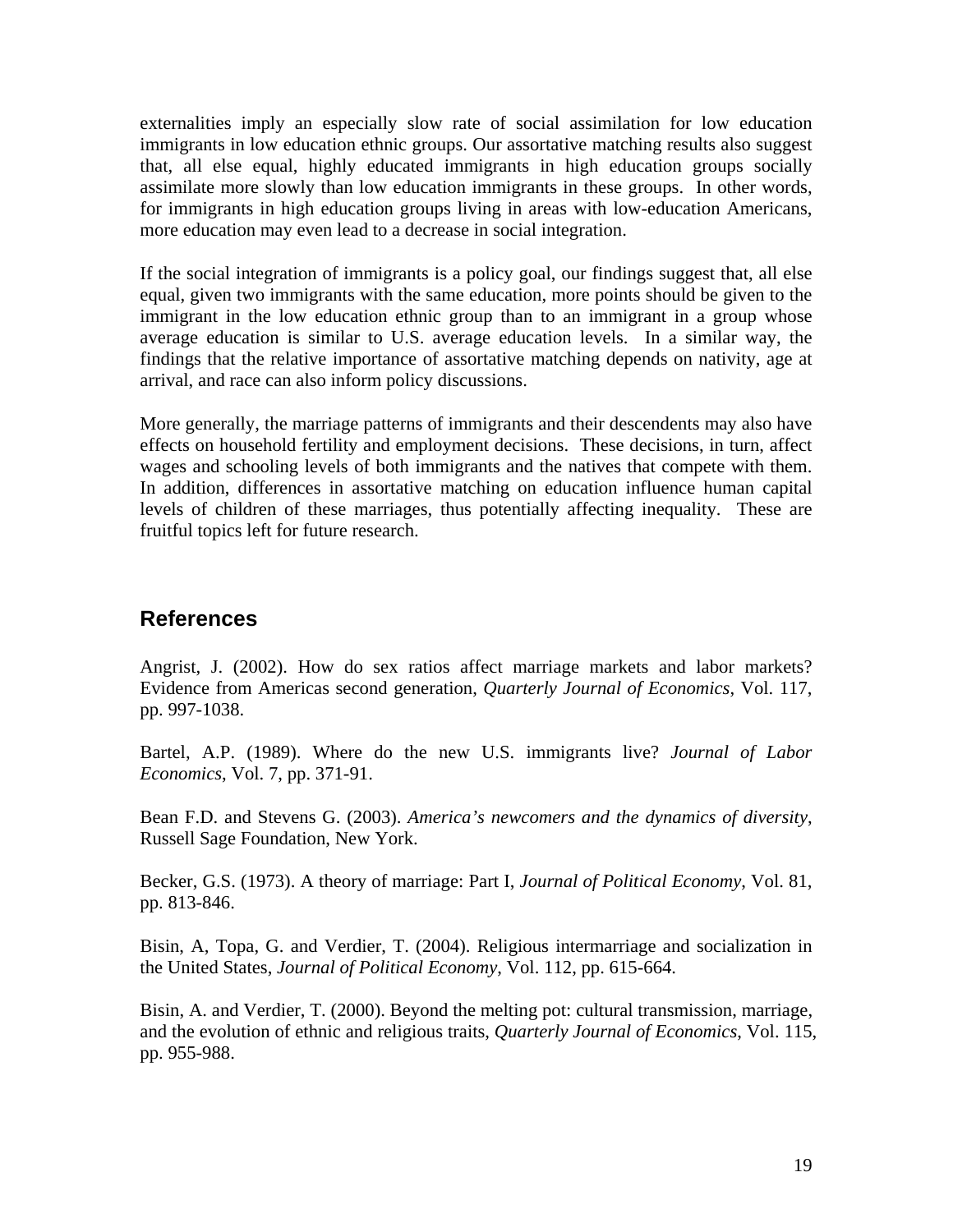Bleakley, H.C. and Chin, A. (2007). English proficiency and social assimilation among immigrants: an instrumental variables approach, CCIS Working Paper No. 149.

Borjas, G.J. (1992). Ethnic capital and intergenerational mobility, *Quarterly Journal of Economics*, Vol. 107, pp. 123-150.

Borjas, G.J. (1995). Ethnicity, neighborhoods, and human capital externalities, *American Economic Review*, Vol 85, pp. 365-390.

Borjas, G.J. (1998). To ghetto or not to ghetto: ethnic and residential segregation, *Journal of Urban Economics*, Vol. 44, pp. 228-253.

Borjas, G.J. (2006). Making it in America: social mobility in the immigrant population, *The Future of Children*, Vol. 16, pp. 55-71.

Brien, M.J. (1997). Racial differences in marriage and the role of marriage markets, *Journal of Human Resources*, Vol. 32, pp. 741-778.

Card, D., Dinardo, J.E. and Estes, E. (2000). The more things change: immigrants and the children of immigrants in the 1940s, the 1970s, and the 1990s, in G. Borjas editor, 'Issues in the Economics of Immigration', Chicago: University of Chicago Press.

Celikaksoy, A., Skyt Nielsen, H. and Verner, M. (2006). Marriage migration: just another case of positive assortative matching?, *Review of Economics of the Household*, Vol. 4, pp. 253-275.

Chiswick, B. and DebBurman, N. (2004). Educational attainment: analysis by immigrant generation, *Economics of Education Review*, Vol. 23, pp. 361-379.

Duncan, O.D. and Lieberson, S. (1959). Ethnic segregation and assimilation, *American Journal of Sociology*, Vol. 64, pp. 364-374.

Duncan, B. and Trejo, S. (2007). Ethnic identification, intermarriage, and unmeasured progress by Mexican Americans, forthcoming in G.J. Borjas, ed., Mexican Immigration, Chicago: University of Chicago Press, 2007.

Dustmann, C. (1996). The social assimilation of immigrants, *Journal of Population Economics*, Vol. 9, pp. 37-54.

Friedberg, R. M. (1993). The labor market assimilation of immigrants in the US: The role of age at arrival. Brown University mimeo, March.

Fryer, Jr. R.G. (2007). Guess who's coming to dinner? Trends in interracial marriages over the 20<sup>th</sup> century, *Journal of Economic Perspectives*, Vol. 21, pp. 71-90.

Furtado, D. (2006). Human capital and interethnic marriage decisions, IZA DP. No. 1989.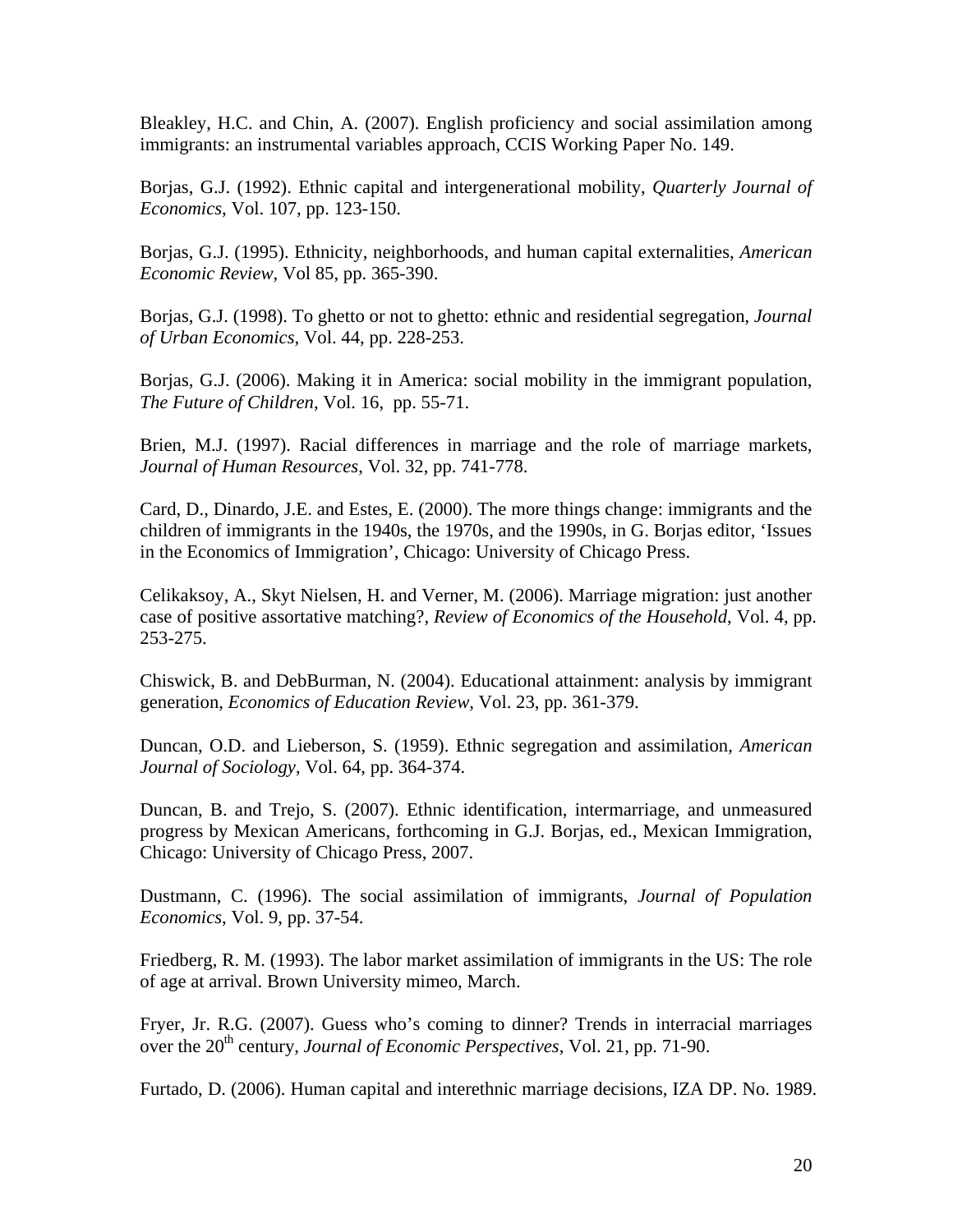Furtado, D. (2007). Cross-Nativity Marriages, Gender, and Human Capital Levels of Children, Working Paper 2007-33, University of Connecticut, Department of Economics.

Glazer, N. (2005). American diversity and the 2000 Census, in "Ethnicity, Social Mobility and Public Policy: Comparing the U.S. and the UK", Edited by Loury, G. Modood, T and Teles, S. (2005), Cambridge.

Gordon, M. M. (1964). *Assimilation in American Life.* Oxford University Press, New York.

Grieco E. M. and Cassidy R. C. (2001). Overview of race and Hispanic origin. Census 2000 Brief series. U.S. Census Bureau, March.

Kalmijn, M. (1998). Intermarriage and homogamy: causes, patterns, trends, *Annual Review of Sociology*, Vol. 24, pp. 395-421.

Kalmijn, M. (1993). Spouse selection among the children of European immigrants: a comparison of marriage cohorts in the 1960 Census, *International Migration Review*, Vol. 727, pp. 51-78.

Kalmijn, M. (1991). Shifting boundaries: trends in religious and educational homogamy, *American Sociological Review*, Vol. 56, pp. 786-800.

Kantarevic, J. (2005). Interethnic marriages and economic assimilation of immigrants, Unpublished manuscript.

Lam, D. (1988). Marriage markets and assortative mating with household public goods: theoretical reasons and empirical implications, *Journal of Human Resources*, Vol. 23, pp. 462-487.

Larsen, L. J. (2004). The foreign-born population in the United States: 2003. Current Population Reports, P20-551, U.S. Census Bureau, Washington, D.C.

Lazear, E.P. (1999). Culture and language, *Journal of Political Economy*, Vol. 107, pp. S95-S126.

Lewis, S.K. and Oppenheimer, V.K. (2000). Educational assortative mating across marriage markets: non-Hispanic whites in the United States, *Demography*, Vol. 37, pp. 29-40.

Lichter D.T., McLaughlin, D.K., Kephart, G. and Landry, D.J. (1992). Race and the retreat from marriage: a shortage of marriageable men, *American Sociological Review*, Vol. 57, pp. 781-799.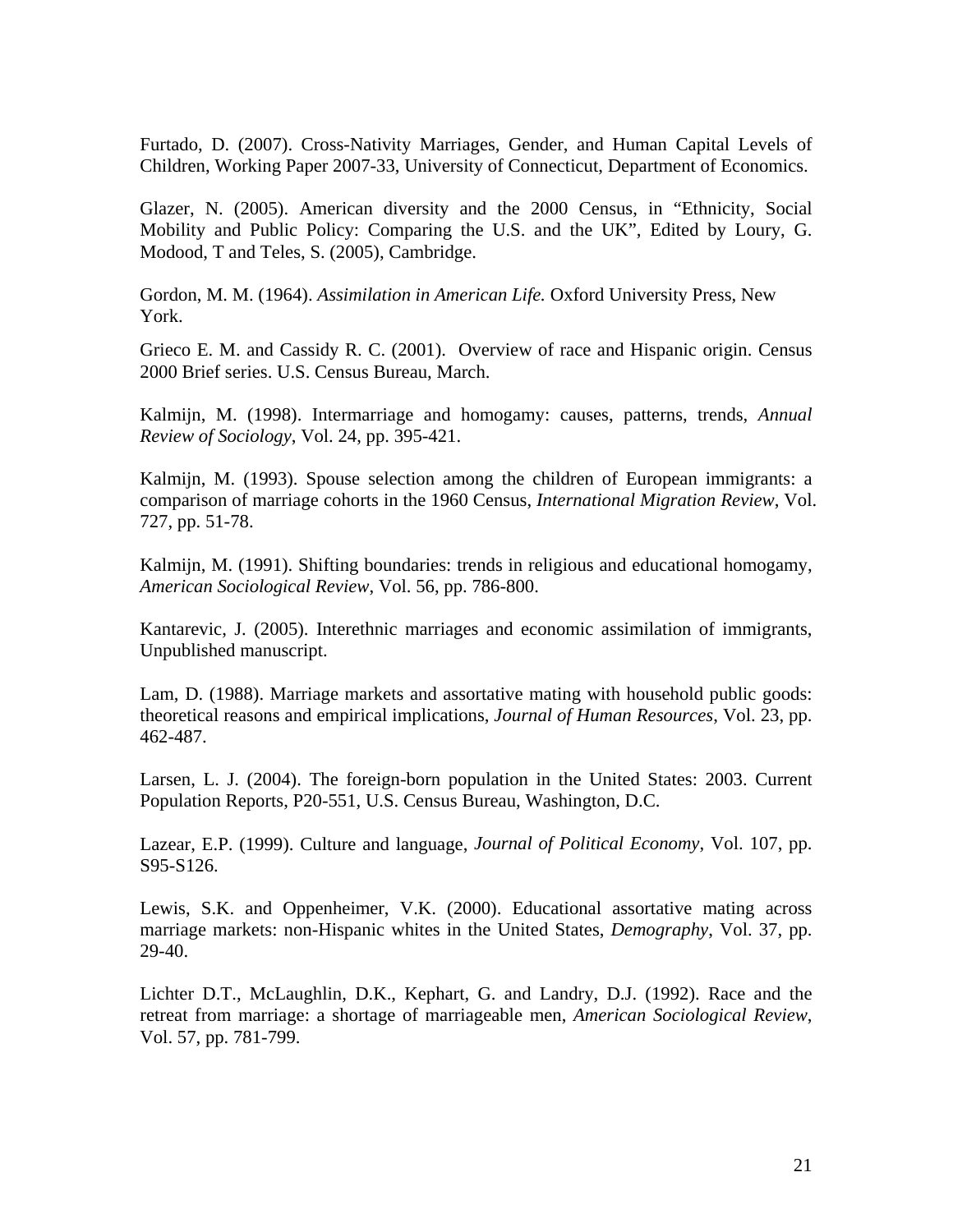Lichter D.T., Brown, J.B., Qian, Z. and Carmalt, J.H. (2007). Marital assimilation among Hispanics: evidence of declining cultural and economic incorporation, *Social Science Quarterly*, Vol. 88, pp. 746-765.

Lieberson, S. and Waters, M.C. (1988). From many strands: ethnic and racial groups in contemporary America, New York: Russell Stage Foundation.

Meng, X. and Gregory, R.G. (2005). Intermarriage and the economic assimilation of immigrants, *Journal of Labor Economics*, Vol. 23, 135-175.

Meng, X. and Meurs, D. (2006). Intermarriage, language, and economic assimilation process: a case study of France, IZA DP. No. 2461.

Merton, R. K. (1941). Intermarriage and the Social Structure: Fact and Theory, *Psychiatry,* Vol. 4, pp. 361–374.

Peach, C. (2005). Social integration and social mobility: spatial segregation and intermarriage of the Caribbean population in Britain, in "Ethnicity, Social Mobility and Public Policy: Comparing the U.S. and the UK", Edited by Loury, G. Modood, T and Teles, S. (2005), Cambridge.

Qian, Z. (1997). Breaking the racial barriers: variations in interracial marriage between 1980 and 1990, *Demography*, Vol. 34, pp. 263-276.

Qian, Z. (1999). Who intermarries? Education, nativity, region and interracial marriage, 1980 and 1990, *Journal of Comparative Family Studies*, Vol. 30, pp. 579-597.

Qian, Z., Blair, S. and Ruf, S.D. (2001). Asian American interracial and interethnic marriages: differences by education and nativity, *International Migration Review*, Vol. 35, pp. 557-586.

Qian, Z. and Lichter, D. (2001). Measuring marital assimilation: intermarriage among natives and immigrants, *Social Science Research*, Vol. 30, pp. 289-312.

Qian, Z. and Lichter, D. (2007). Social boundaries and marital assimilation: interpreting trends in racial and ethnic intermarriage, *American Sociological Review*, Vol. 72, pp. 68- 94.

Ruggles, S., Matthew Sobek, Trent Alexander, Catherine A. Fitch, Ronald Goeken, Patricia Kelly Hall, Miriam King, and Chad Ronnander. *Integrated Public Use Microdata Series: Version 3.0* [Machine-readable database]. Minneapolis, MN: Minnesota Population Center [producer and distributor], 2004.

Schaafsma J. and Sweetman A. (2001). Immigrant earnings: age at immigration matters, *Canadian Journal of Economics*, Vol. 34, pp. 1066-1099.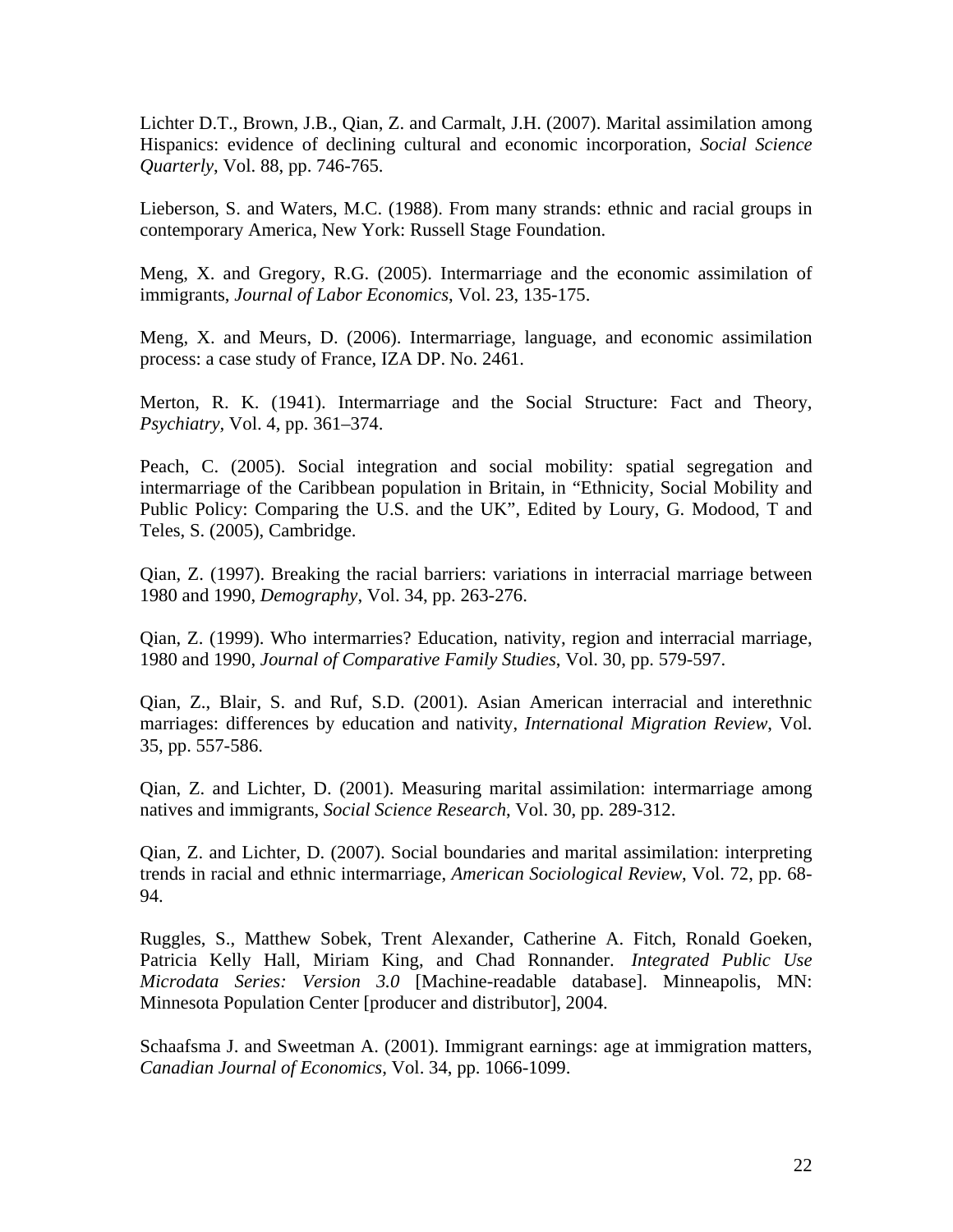Schmidley, D. (2001). Profile of the foreign born population in the United States: 2000, Current Population Reports, Special Studies, Series P23-206.

Skyt Nielsen, S., Smith, N. and Celikaksoy, A. (2007). The effect of marriage on education of immigrants: evidence from a policy reform restricting spouse import, IZA DP. No. 2899.

van Ours, J.C. and Veenman, J. (2007). How interethnic marriages affect the educational attainment of children; evidence from a natural experiment, Unpublished manusript.

Wong, L. (2003). Why do only 5.5% of black men marry white women?, *International Economic Review*, Vol. 44, pp. 803-806.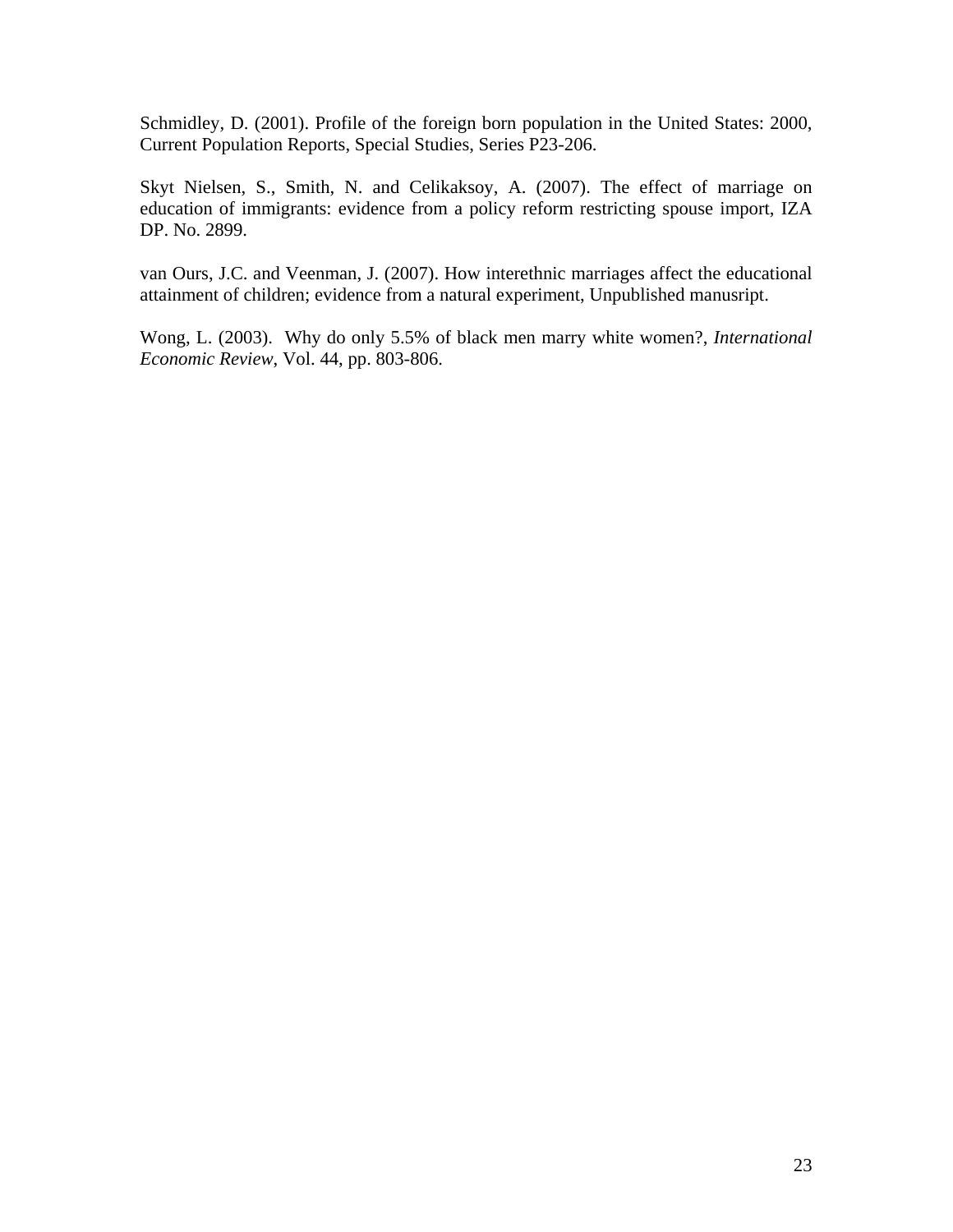# **APPENDIX A**

Table 1. Descriptive statistics of selected variables.

|                                     |       | <b>Exogamous Couples</b> |       | <b>Endogamous Couples</b> |       | All       |  |
|-------------------------------------|-------|--------------------------|-------|---------------------------|-------|-----------|--|
|                                     | Mean  | Standard                 | Mean  | Standard                  | Mean  | Standard  |  |
|                                     |       | Deviation                |       | Deviation                 |       | Deviation |  |
| Years of education                  | 14.12 | 0.008                    | 12.71 | 0.014                     | 13.54 | 0.008     |  |
| Age                                 | 34.54 | 0.010                    | 34.40 | 0.013                     | 34.48 | 0.008     |  |
| Size of ethnic group in MSA         | 0.09  | 0.000                    | 0.13  | 0.000                     | 0.10  | 0.000     |  |
| Mean ethnic education in MSA        | 13.99 | 0.004                    | 12.66 | 0.008                     | 13.44 | 0.004     |  |
| Mean education in MSA               | 13.80 | 0.002                    | 13.60 | 0.002                     | 13.72 | 0.001     |  |
| Speaks only English                 | 0.85  | 0.001                    | 0.42  | 0.002                     | 0.67  | 0.001     |  |
| White                               | 0.83  | 0.001                    | 0.42  | 0.002                     | 0.66  | 0.001     |  |
| Asian                               | 0.02  | 0.000                    | 0.15  | 0.001                     | 0.08  | 0.001     |  |
| Hispanic                            | 0.14  | 0.001                    | 0.41  | 0.002                     | 0.25  | 0.001     |  |
| U.S. born                           | 0.88  | 0.001                    | 0.48  | 0.002                     | 0.71  | 0.001     |  |
| Veteran                             | 0.13  | 0.001                    | 0.07  | 0.001                     | 0.11  | 0.001     |  |
| In metro area, central city         | 0.14  | 0.001                    | 0.21  | 0.001                     | 0.17  | 0.001     |  |
| In metro area, outside central city | 0.50  | 0.001                    | 0.44  | 0.002                     | 0.47  | 0.001     |  |

 *Notes*: Figures are weighted.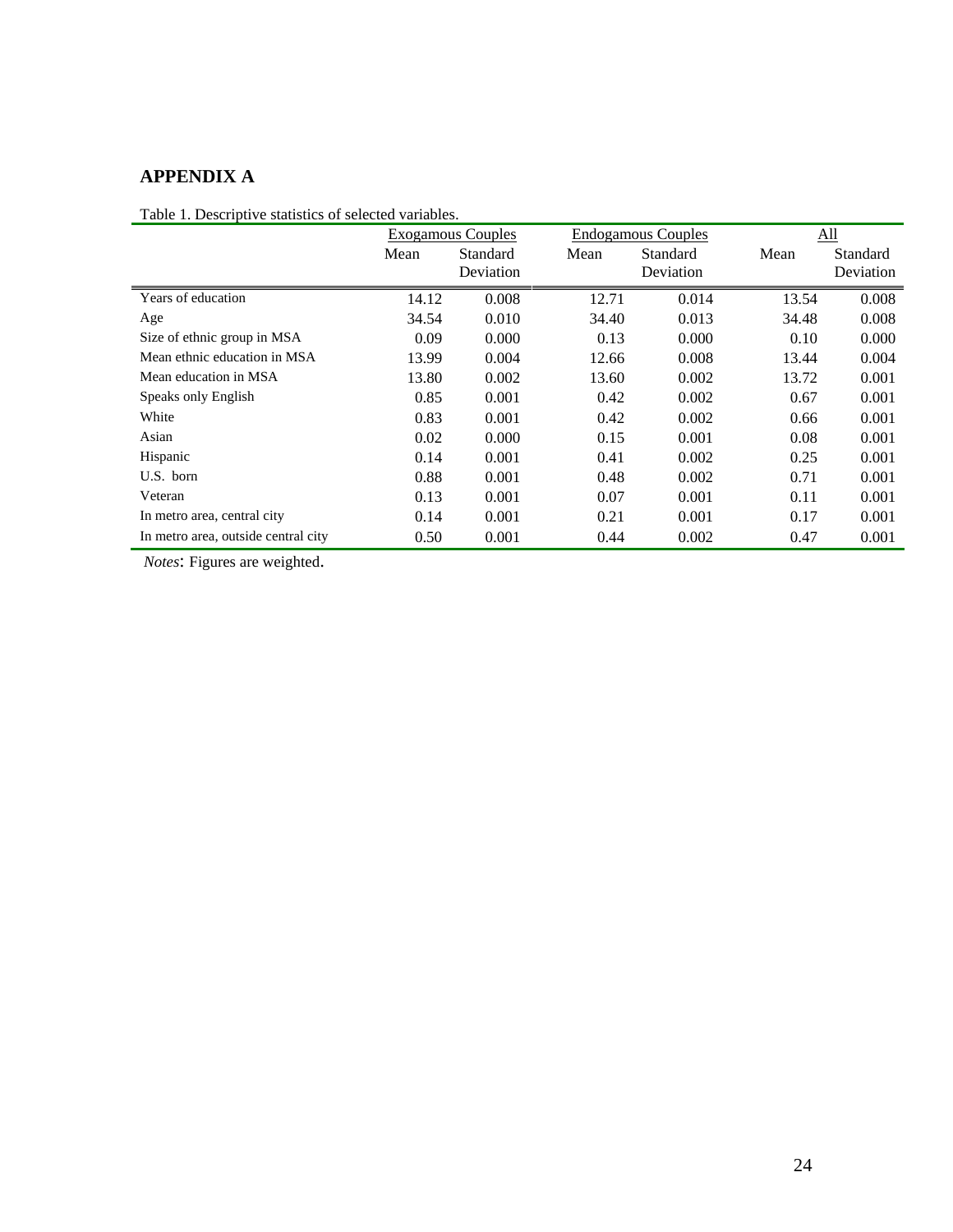| Ancestry         | Endogamy | Size of Ethnic Group<br>in MSA | Mean Ethnic Education<br>in MSA | Mean Education in MSA |
|------------------|----------|--------------------------------|---------------------------------|-----------------------|
| Austrian         | 0.046    | 0.003                          | 15.86                           | 13.93                 |
| Belgian          | 0.061    | 0.008                          | 14.73                           | 13.82                 |
| Danish           | 0.061    | 0.010                          | 15.09                           | 13.91                 |
| Dutch            | 0.142    | 0.036                          | 14.32                           | 13.79                 |
| Finnish          | 0.116    | 0.010                          | 14.78                           | 13.95                 |
| French           | 0.146    | 0.033                          | 13.98                           | 13.76                 |
| German           | 0.342    | 0.172                          | 14.35                           | 13.84                 |
| Greek            | 0.200    | 0.007                          | 14.30                           | 13.91                 |
| Irish            | 0.272    | 0.092                          | 14.46                           | 13.89                 |
| Italian          | 0.266    | 0.100                          | 14.18                           | 13.88                 |
| Norwegian        | 0.126    | 0.051                          | 14.69                           | 13.98                 |
| Portuguese       | 0.345    | 0.057                          | 11.96                           | 13.59                 |
| Swedish          | 0.069    | 0.021                          | 14.98                           | 13.90                 |
| <b>Swiss</b>     | 0.094    | 0.005                          | 15.38                           | 13.86                 |
| Czechoslovakian  | 0.065    | 0.007                          | 15.03                           | 13.85                 |
| Hungarian        | 0.072    | 0.010                          | 14.60                           | 13.83                 |
| Lithuanian       | 0.068    | 0.004                          | 15.34                           | 13.90                 |
| Polish           | 0.199    | 0.055                          | 14.42                           | 13.87                 |
| Russian          | 0.346    | 0.017                          | 16.57                           | 13.93                 |
| Yugoslavian      | 0.195    | 0.001                          | 13.82                           | 13.70                 |
| Spaniard         | 0.324    | 0.007                          | 13.24                           | 13.54                 |
| Mexican          | 0.754    | 0.191                          | 9.73                            | 13.15                 |
| Central American | 0.574    | 0.011                          | 9.70                            | 13.49                 |
| South American   | 0.550    | 0.010                          | 12.94                           | 13.78                 |
| Puerto Rican     | 0.525    | 0.026                          | 12.17                           | 13.80                 |
| Cuban            | 0.539    | 0.152                          | 13.11                           | 13.44                 |
| West Indies      | 0.623    | 0.018                          | 11.99                           | 13.88                 |
| Hispanic         | 0.514    | 0.017                          | 11.92                           | 13.45                 |
| Asian Indian     | 0.873    | 0.019                          | 16.52                           | 13.97                 |
| Chinese          | 0.821    | 0.030                          | 14.83                           | 13.90                 |
| Filipino         | 0.747    | 0.036                          | 14.52                           | 13.71                 |
| Japanese         | 0.584    | 0.037                          | 15.66                           | 13.80                 |
| Korean           | 0.868    | 0.014                          | 15.23                           | 13.71                 |
| Vietnamese       | 0.838    | 0.014                          | 12.52                           | 13.73                 |

Table 2. Endogamy Rate, Size of Ethnic Group, and Average Education Level by Ancestry.

 *Notes*: Figures are weighted.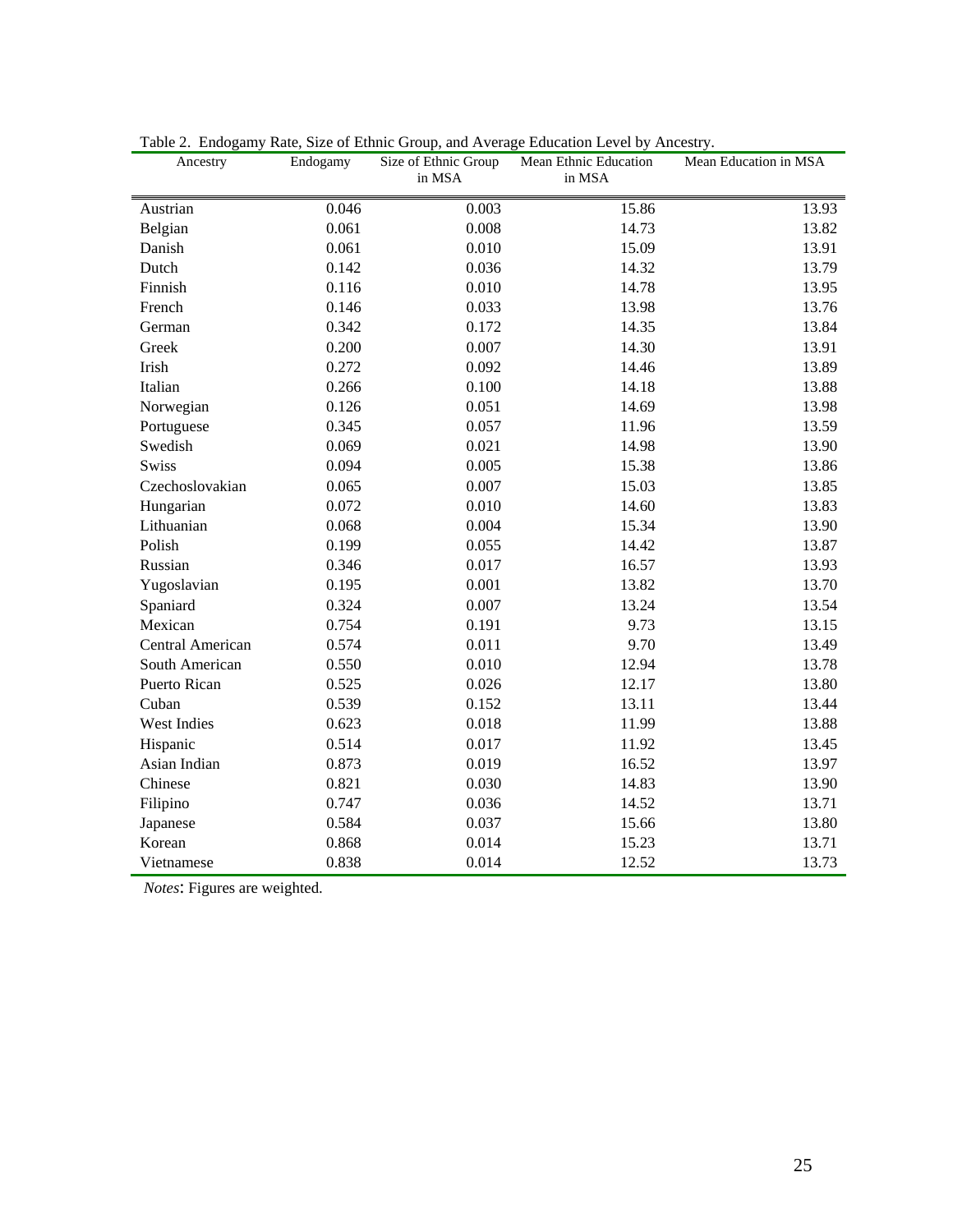| rable 5. Effects of Education on Endogamy.<br>Endogamy    | 1              | 2            | 3            | 4            |
|-----------------------------------------------------------|----------------|--------------|--------------|--------------|
| Years of Education                                        | $-0.008$       | $-0.004$     | $-0.003$     | $-0.003$     |
|                                                           | $(0.001)$ **   | $(0.001)$ ** | $(0.001)$ ** | $(0.001)$ ** |
| <b>Mean Ethnic Education</b>                              |                | ---          | $-0.003$     | $-0.006$     |
|                                                           |                |              | (0.004)      | $(0.003) +$  |
| Mean Ethnic Education-Mean Education                      |                | ---          | $-0.036$     | $-0.032$     |
|                                                           |                |              | $(0.007)$ ** | $(0.005)$ ** |
| Education $\times$ (Mean Ethnic Education-Mean Education) | ---            | ---          | 0.002        | 0.002        |
|                                                           |                |              | $(0.000)$ ** | $(0.000)$ ** |
| Size of Ethnic Group                                      | $---$          | 1.985        | 1.951        | 1.894        |
|                                                           |                | $(0.077)$ ** | $(0.082)$ ** | $(0.117)$ ** |
| Square of Size                                            | ---            | $-2.064$     | $-1.979$     | $-1.876$     |
|                                                           |                | $(0.138)$ ** | $(0.148)$ ** | $(0.188)$ ** |
| Age group: 31-35                                          | 0.002          | 0.002        | 0.002        | 0.002        |
|                                                           | (0.003)        | (0.003)      | (0.003)      | (0.003)      |
| Age group: 36-40                                          | 0.006          | 0.006        | 0.007        | 0.008        |
|                                                           | $(0.003)*$     | $(0.003)*$   | $(0.003)*$   | $(0.003)$ ** |
| Speaks only English                                       | $-0.220$       | $-0.227$     | $-0.225$     | $-0.222$     |
|                                                           | $(0.011)$ **   | $(0.010)$ ** | $(0.010)**$  | $(0.010)$ ** |
| White race                                                | $-0.130$       | $-0.082$     | $-0.058$     | $-0.027$     |
|                                                           | $(0.020)$ **   | $(0.013)$ ** | $(0.016)$ ** | (0.018)      |
| Asian race                                                | 0.154          | 0.280        | 0.309        | 0.268        |
|                                                           | $(0.022)$ **   | $(0.013)$ ** | $(0.018)$ ** | $(0.024)$ ** |
| U.S. born                                                 | $-0.156$       | $-0.182$     | $-0.167$     | $-0.163$     |
|                                                           | $(0.013)$ **   | $(0.012)$ ** | $(0.012)$ ** | $(0.012)$ ** |
| Veteran status                                            | $-0.047$       | $-0.042$     | $-0.039$     | $-0.040$     |
|                                                           | $(0.004)$ **   | $(0.003)$ ** | $(0.003)*$   | $(0.003)$ ** |
| In metro area, central city                               | $-0.012$       | 0.007        | 0.006        | 0.003        |
|                                                           | (0.009)        | (0.006)      | (0.006)      | (0.006)      |
| In metro area, outside central city                       | $-0.010$       | $-0.002$     | $-0.001$     | $-0.001$     |
|                                                           | (0.008)        | (0.003)      | (0.004)      | (0.003)      |
| Region dummies                                            | Yes            | Yes          | Yes          | Yes          |
| Ancestry dummies                                          | N <sub>o</sub> | No           | No           | Yes          |
| <b>Observations</b>                                       | 238,711        | 238,711      | 238,711      | 238,711      |

Table 3. Effects of Education on Endogamy.

*Notes*: Robust standard errors are in parentheses and clustered on MSA  $\times$  ancestry cells.

+ significant at 10%; \* significant at 5%; \*\* significant at 1%.

--- implies that the variable is not included in the specification.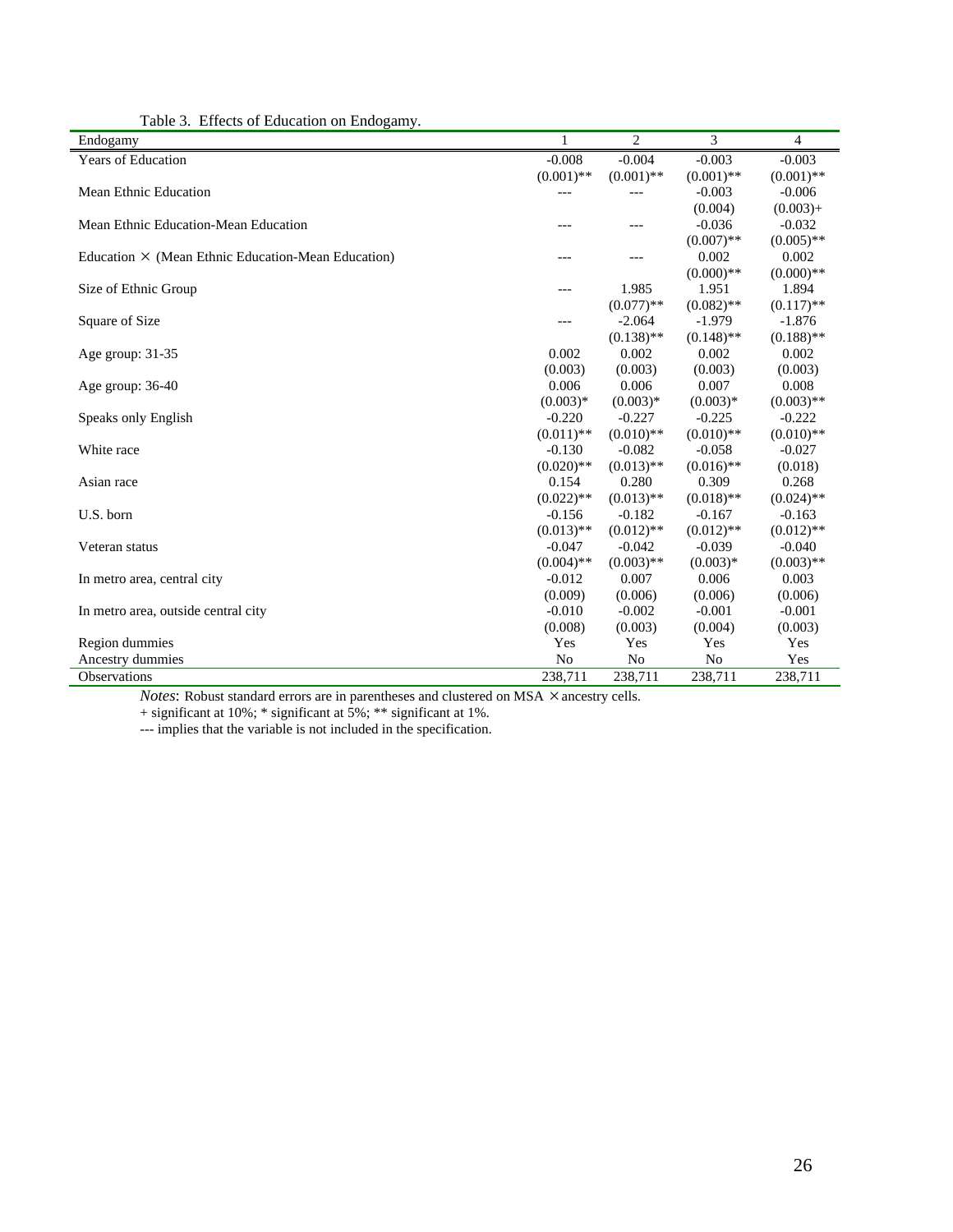| Endogamy                                                  | U.S.         | Foreign Born, All | Foreign Born, Age at | Foreign Born, Age at |
|-----------------------------------------------------------|--------------|-------------------|----------------------|----------------------|
|                                                           | Born         |                   | arrival: 0-10        | arrival: 14-17       |
| Years of Education                                        | $-0.005$     | $-0.001$          | 0.001                | $-0.008$             |
|                                                           | $(0.001)$ ** | (0.001)           | (0.002)              | $(0.002)$ **         |
| <b>Mean Ethnic Education</b>                              | $-0.013$     | 0.001             | $-0.030$             | 0.007                |
|                                                           | $(0.003)$ ** | (0.006)           | $(0.013)*$           | (0.013)              |
| Mean Ethnic Education-Mean Education                      | $-0.047$     | $-0.037$          | $-0.050$             | $-0.035$             |
|                                                           | $(0.007)$ ** | $(0.007)$ **      | $(0.017)$ **         | $(0.014)*$           |
| Education $\times$ (Mean Ethnic Education-Mean Education) | 0.004        | 0.001             | 0.002                | 0.000                |
|                                                           | $(0.000)**$  | $(0.000)**$       | $(0.001)$ **         | (0.001)              |
| Size of Ethnic Group                                      | 2.223        | 1.205             | 1.546                | 1.295                |
|                                                           | $(0.122)$ ** | $(0.102)$ **      | $(0.199)$ **         | $(0.208)$ **         |
| Square of Size                                            | $-2.112$     | $-1.201$          | $-1.433$             | $-1.159$             |
|                                                           | $(0.207)$ ** | $(0.165)$ **      | $(0.314)$ **         | $(0.306)$ **         |
| Age group: 31-35                                          | $-0.001$     | 0.014             | 0.019                | $-0.001$             |
|                                                           | (0.003)      | $(0.006)*$        | (0.014)              | (0.013)              |
| Age group: 36-40                                          | 0.005        | 0.016             | 0.012                | $-0.023$             |
|                                                           | $(0.003) +$  | $(0.006)*$        | (0.015)              | $(0.013) +$          |
| Speaks only English                                       | $-0.127$     | $-0.355$          | $-0.314$             | $-0.273$             |
|                                                           | $(0.010)$ ** | $(0.016)$ **      | $(0.016)$ **         | $(0.038)$ **         |
| White race                                                | $-0.093$     | 0.089             | $-0.034$             | 0.003                |
|                                                           | $(0.014)$ ** | $(0.033)$ **      | (0.040)              | (0.054)              |
| Asian race                                                | 0.186        | 0.283             | 0.201                | 0.186                |
|                                                           | $(0.028)$ ** | $(0.037)$ **      | $(0.057)$ **         | $(0.103) +$          |
| Veteran status                                            | $-0.033$     | $-0.071$          | $-0.029$             | $-0.044$             |
|                                                           | $(0.003)$ ** | $(0.011)$ **      | $(0.017) +$          | (0.030)              |
| In metro area, central city                               | 0.004        | $-0.010$          | 0.003                | $-0.021$             |
|                                                           | (0.008)      | (0.007)           | (0.017)              | (0.015)              |
| In metro area, outside central city                       | 0.005        | $-0.015$          | $-0.005$             | $-0.008$             |
|                                                           | (0.003)      | $(0.006)$ **      | (0.013)              | (0.013)              |
| Region dummies                                            | Yes          | Yes               | Yes                  | Yes                  |
| Ancestry dummies                                          | Yes          | Yes               | Yes                  | Yes                  |
| Observations                                              | 189,730      | 48,993            | 7,519                | 7,126                |

Table 4. Effects of Education on Endogamy by Immigrant Generation.

Notes: Robust standard errors in parentheses and clustered on MSA  $\times$  ancestry cells.

+ significant at 10%; \* significant at 5%; \*\* significant at 1%.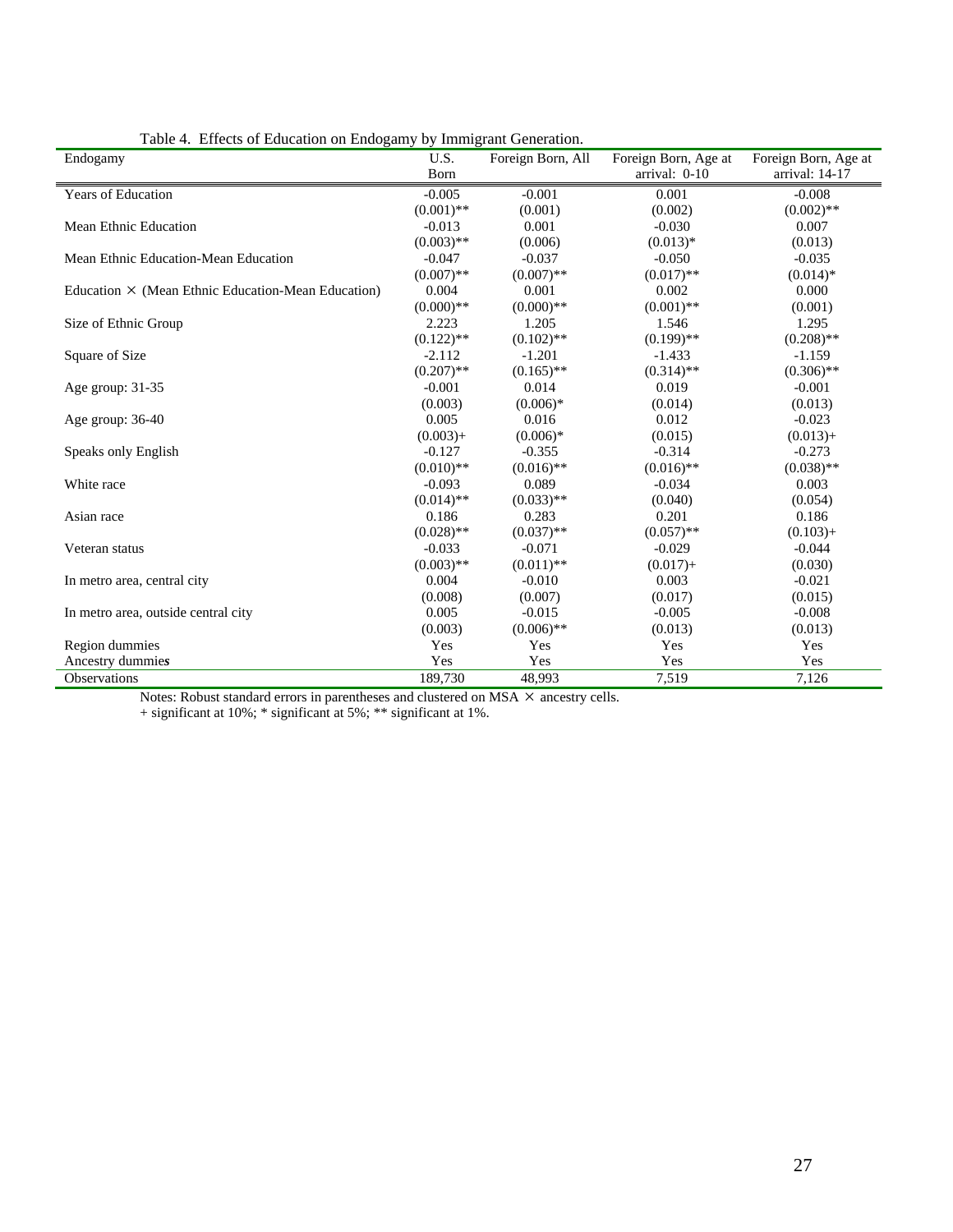| rable 5. Effects of Education on Endogamy by Race and Patriotty.<br>Endogamy | White          | White        | Hispanic       | Hispanic     | Asian        | Asian        |
|------------------------------------------------------------------------------|----------------|--------------|----------------|--------------|--------------|--------------|
|                                                                              | <b>Natives</b> | Foreign      | <b>Natives</b> | Foreign      | Natives      | Foreign      |
|                                                                              |                | Born         |                | Born         |              | Born         |
| <b>Years of Education</b>                                                    | $-0.004$       | $-0.007$     | $-0.009$       | $-0.007$     | 0.001        | 0.000        |
|                                                                              | $(0.001)$ **   | $(0.002)$ ** | $(0.003)$ **   | $(0.002)$ ** | (0.004)      | (0.001)      |
| <b>Mean Ethnic Education</b>                                                 | $-0.011$       | 0.012        | $-0.023$       | 0.004        | $-0.027$     | $-0.004$     |
|                                                                              | $(0.003)$ **   | (0.012)      | $(0.009)$ **   | (0.010)      | (0.021)      | (0.006)      |
| Mean Ethnic Education-Mean Education                                         | $-0.038$       | $-0.109$     | $-0.020$       | $-0.025$     | $-0.023$     | $-0.028$     |
|                                                                              | $(0.009)$ **   | $(0.016)$ ** | (0.014)        | $(0.011)*$   | (0.041)      | $(0.001)*$   |
| Education $\times$ (Mean Ethnic Education-Mean Education)                    | 0.004          | 0.005        | 0.003          | $-0.001$     | 0.003        | 0.002        |
|                                                                              | $(0.001)$ **   | $(0.001)$ ** | $(0.001)$ **   | (0.001)      | (0.002)      | $(0.000)**$  |
| Size of Ethnic Group                                                         | 2.377          | 2.116        | 1.671          | 1.205        | 5.119        | 2.671        |
|                                                                              | $(0.195)$ **   | $(0.327)$ ** | $(0.101)$ **   | $(0.119)$ ** | $(1.383)$ ** | $(0.419)$ ** |
| Square of Size                                                               | $-2.460$       | $-3.148$     | $-1.624$       | $-1.151$     | $-16.426$    | $-12.827$    |
|                                                                              | $(0.416)$ **   | $(0.933)$ ** | $(0.171)$ **   | $(0.183)$ ** | $(6.236)$ ** | $(2.296)$ ** |
| Age group: 31-35                                                             | 0.000          | 0.003        | $-0.003$       | 0.015        | $-0.031$     | 0.022        |
|                                                                              | (0.003)        | (0.016)      | (0.016)        | (0.009)      | (0.030)      | $(0.007)$ ** |
| Age group: 36-40                                                             | 0.005          | 0.039        | 0.002          | 0.004        | $-0.021$     | 0.026        |
|                                                                              | (0.003)        | $(0.014)$ ** | (0.014)        | (0.010)      | (0.029)      | $(0.008)$ ** |
| Speaks only English                                                          | $-0.047$       | $-0.349$     | $-0.272$       | $-0.220$     | $-0.349$     | $-0.457$     |
|                                                                              | $(0.012)$ **   | $(0.019)$ ** | $(0.014)$ **   | $(0.027)$ ** | $(0.028)$ ** | $(0.025)$ ** |
| Veteran status                                                               | $-0.030$       | $-0.047$     | $-0.057$       | $-0.094$     | 0.011        | $-0.045$     |
|                                                                              | $(0.003)$ **   | $(0.021)$ *  | $(0.013)$ **   | $(0.019)$ ** | (0.042)      | $(0.017)$ ** |
| In metro area, central city                                                  | 0.003          | $-0.010$     | 0.023          | $-0.018$     | $-0.011$     | 0.017        |
|                                                                              | (0.008)        | (0.017)      | (0.016)        | $(0.011) +$  | (0.028)      | $(0.008)*$   |
| In metro area, outside central city                                          | 0.005          | $-0.023$     | 0.005          | $-0.027$     | 0.022        | 0.015        |
|                                                                              | (0.003)        | (0.014)      | (0.018)        | $(0.010)$ ** | (0.021)      | $(0.008)*$   |
| Region dummies                                                               | Yes            | Yes          | Yes            | Yes          | Yes          | Yes          |
| Ancestry dummies                                                             | Yes            | Yes          | Yes            | Yes          | Yes          | Yes          |
| Observations                                                                 | 175,052        | 7,794        | 10,313         | 22,405       | 2,094        | 17,890       |

Table 5. Effects of Education on Endogamy by Race and Nativity.

*Notes*: Robust standard errors are in parentheses and clustered on MSA  $\times$  ancestry cells.

+ significant at 10%; \* significant at 5%; \*\* significant at 1%.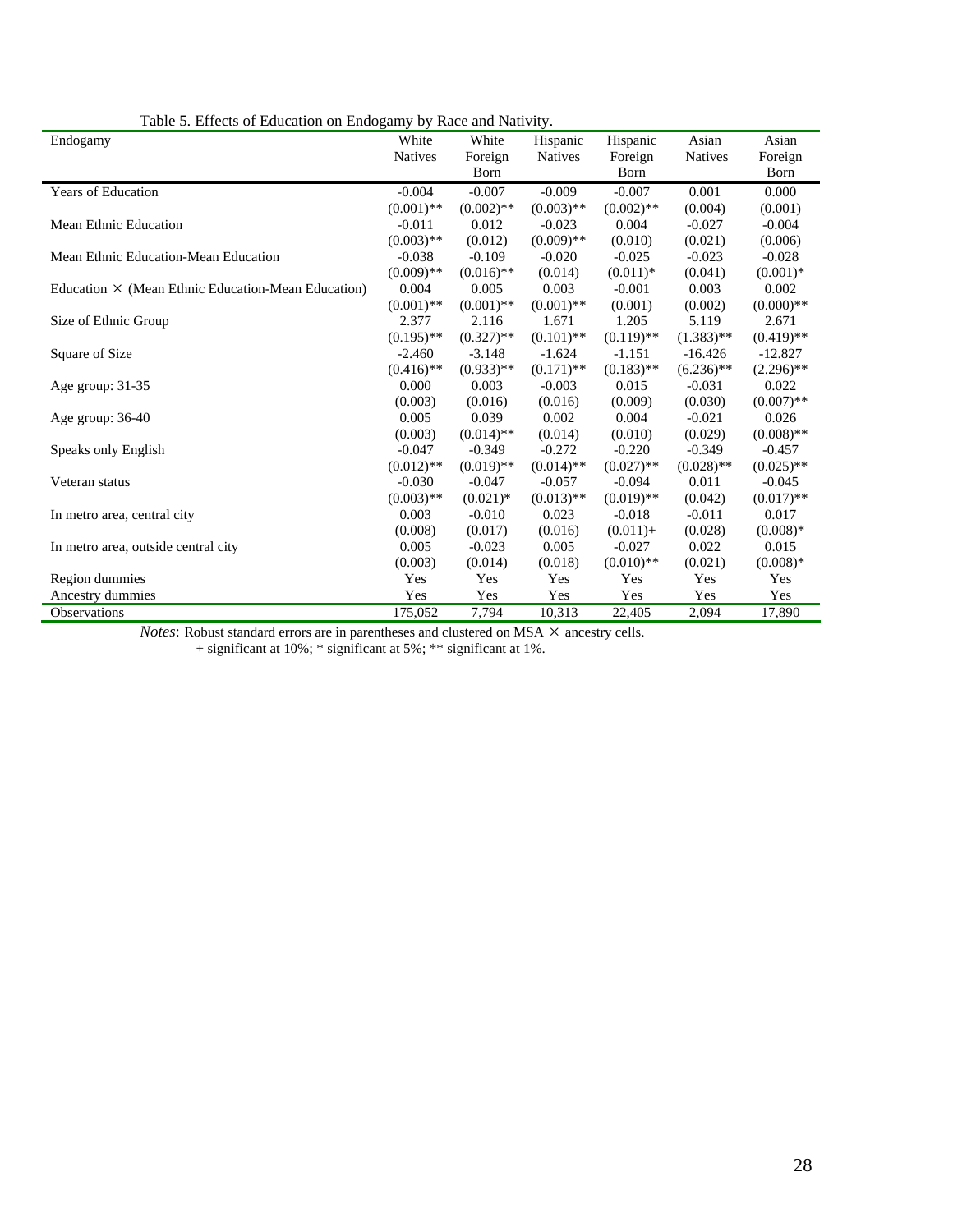|                             | Spousal Differences in Years of Education |                      |            |  |  |
|-----------------------------|-------------------------------------------|----------------------|------------|--|--|
|                             | Endogamous<br>Couples                     | Exogamous<br>Couples | Difference |  |  |
| Total                       | 2.20                                      | 1.87                 | 0.33       |  |  |
|                             |                                           |                      |            |  |  |
| Age at Arrival              |                                           |                      |            |  |  |
| Younger than 5              | 1.95                                      | 1.72                 | 0.23       |  |  |
| 5 and above                 | 2.29                                      | 2.01                 | 0.28       |  |  |
| <b>English Ability</b>      |                                           |                      |            |  |  |
| Speaks only English         | 1.91                                      | 1.75                 | 0.16       |  |  |
| Speaks some English         | 2.22                                      | 1.97                 | 0.25       |  |  |
| Does not speak English      | 2.92                                      | 1.92                 | 1.01       |  |  |
| Size of Ethnic Group in MSA |                                           |                      |            |  |  |
| Less than .08               | 1.93                                      | 1.85                 | 0.08       |  |  |
| .08 and above               | 2.44                                      | 1.92                 | 0.52       |  |  |
|                             |                                           |                      |            |  |  |
| Race                        |                                           |                      |            |  |  |
| White                       | 1.84                                      | 1.69                 | 0.15       |  |  |
| Hispanic                    | 2.38                                      | 2.01                 | 0.37       |  |  |
| Asian                       | 1.90                                      | 1.93                 | $-0.03$    |  |  |

Table 6. Spousal Differences in Schooling by Marriage Type.

*Notes*: Figures are weighted.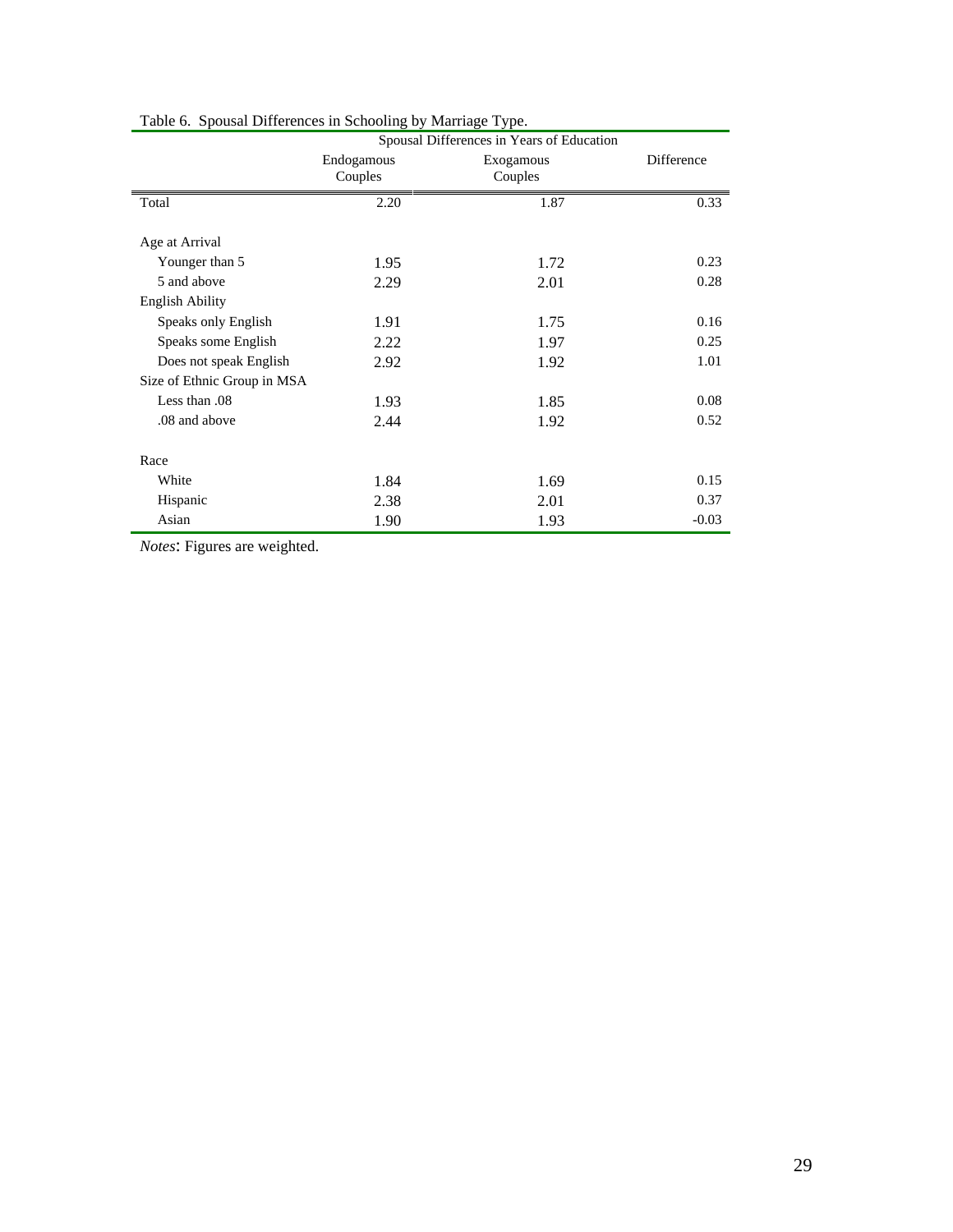## **APPENDIX B**

## **Years of education**

Question: "*What is the highest degree or level of school this person has completed?*" Mark [X] One box. If currently enrolled, mark the previous grade of the highest degree achieved.

Mapping of educational qualifications to years of education *a la* Chiswick and DebBurman (2004). No school completed – Zero years of education  $1<sup>st</sup>$ -4<sup>th</sup> grade (nursery school to 4<sup>th</sup> grade) – 2.5 years  $5<sup>th</sup> - 8<sup>th</sup>$  grade – 6.5 years  $9<sup>th</sup>$  grade – 9 years  $10^{th}$  grade – 10 years  $11<sup>th</sup>$  grade – 11 years  $12<sup>th</sup>$  grade (no diploma) – 12 years High school graduate (high school diploma or the equivalent, for example GED) – 12 years Some college credit (but less than  $1$  year) – 13 years Associate degree (for example: AA, AS)– 14.5 years Bachelor's degree (for example: BA, AB, BS)– 16 years Master's degree (for example: MA, MS, MEng, Med, MSW, MBA) – 18 years Professional degree (for example, MD, DDS, DVM, LLB, JD) – 22 years Doctorate degree (for example: PhD, EdD)  $-22$  years

[The definition of school includes any nursery school, kindergarten, elementary school, any schooling leading toward a high school diploma or college degree].

## **Ancestry dummies**

Question: "*What is this person's ancestry or ethnic origin?*" It provides the respondent's self-reported ancestry or ethnic origin (first response). We distinguish 34 ancestry dummies. *European groups*: Austrian, Belgian, Danish, Dutch, Finnish, French, German, Greek, Irish, Italian, Norwegian, Portuguese, Swedish, Swiss, Czechoslovakian, Hungarian, Lithuanian, Polish, Russian, Yugoslavian, Spaniard. *Mexican groups*: Mexican, Mexican American, Nuevo Mexicano. *Hispanic groups*: Hispanic, Spanish. *Central American groups*: Guatemalan, Honduran, Nicaraguan, Salvadorian. *South American groups*: Colombian, Ecuadorian, Peruvian. *West Indian groups*: Dominican, Jamaican, Haitian. *Asian groups*: Indian, Chinese, Filipino, Japanese, Korean, Vietnamese. *Other ancestries*: Puerto Rican, Cuban.

## **Race dummies**

We distinguish between 3 mutually exclusive race categories: Whites, Asians and Hispanics.

#### **Native born dummy**

Takes the value of 1 if the individual is U.S. born, 0 otherwise.

#### **Age of arrival**

Age of the individual minus years the individual has been in the U.S (years since migration in the U.S.).

#### **Age married**

Age of the individual minus the age of the eldest own child in the household.